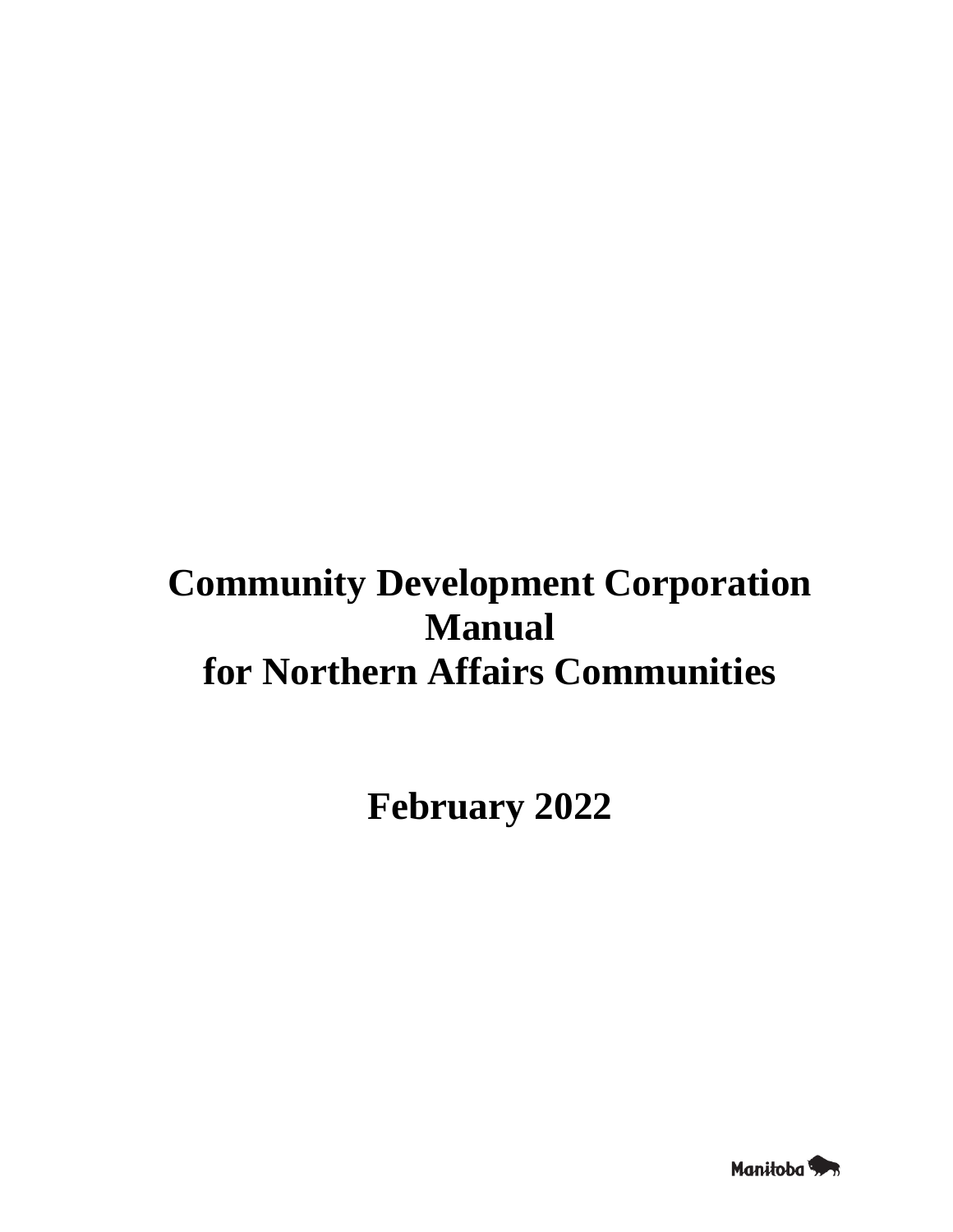# **Table of Contents**

# **Introduction**

# **Start-up**

# **Operating Guidelines**

|           | Key Functions of a Community Development Corporation  Page 6 |  |
|-----------|--------------------------------------------------------------|--|
|           | $\bullet$                                                    |  |
|           |                                                              |  |
|           |                                                              |  |
|           |                                                              |  |
|           |                                                              |  |
|           |                                                              |  |
|           |                                                              |  |
|           | $\bullet$                                                    |  |
|           |                                                              |  |
|           |                                                              |  |
| $\bullet$ |                                                              |  |
|           |                                                              |  |
| $\bullet$ |                                                              |  |
|           |                                                              |  |
|           | $\bullet$                                                    |  |
|           |                                                              |  |
|           | Administrator or Community Development Officer  Page 11      |  |
|           |                                                              |  |
|           |                                                              |  |
|           |                                                              |  |
| ٠         |                                                              |  |
|           |                                                              |  |
|           |                                                              |  |
|           |                                                              |  |
|           |                                                              |  |
|           |                                                              |  |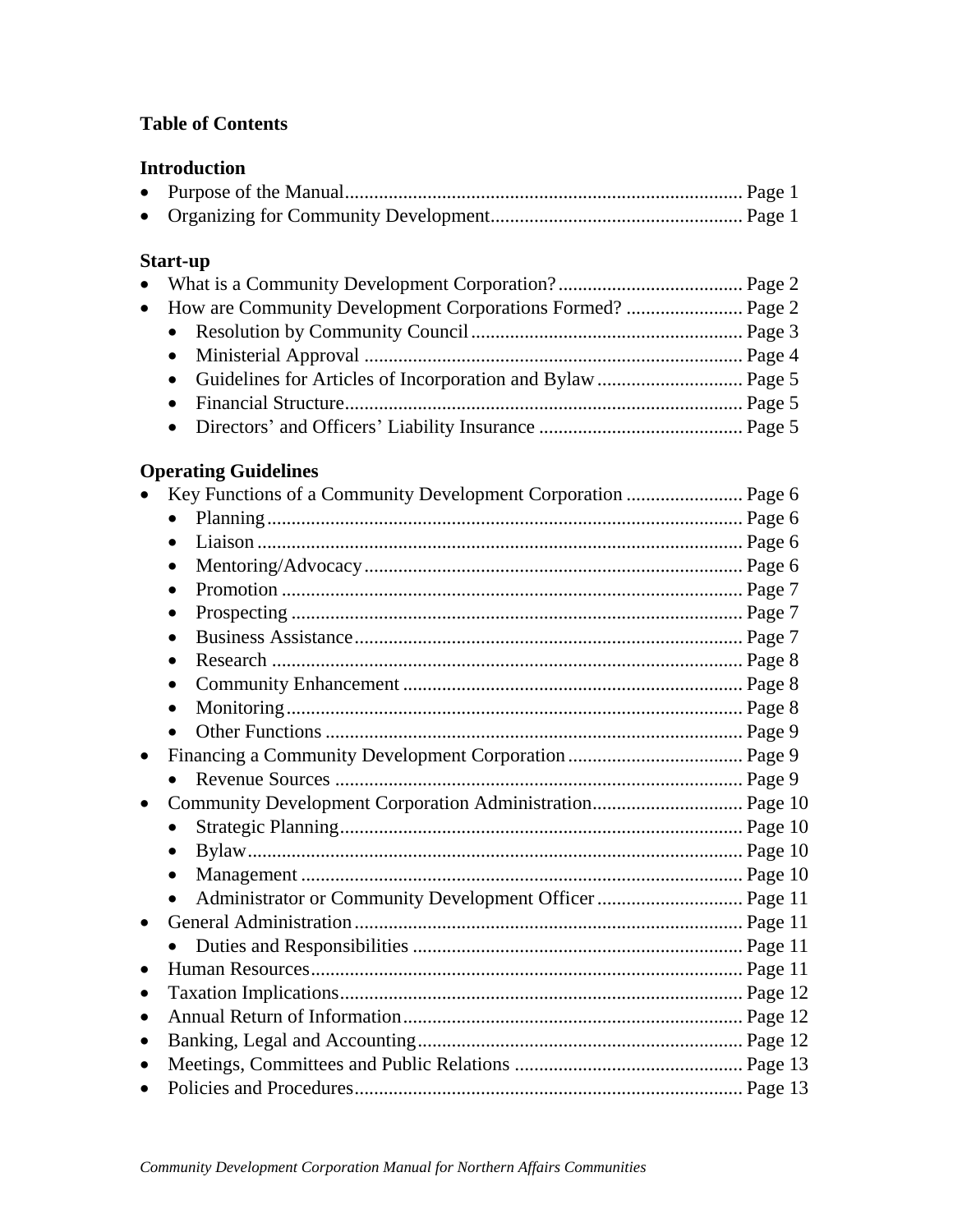## **Other Information**

- Reactivating an Existing Community Development Corporation ............... Page 14
- Dissolution of the Community Development Corporation .......................... Page 15

## **Appendix**

- A. Part XXI, Sections 262 to 264 of The Corporations Act
- B. Chart to Form a CDC in a NAC
- C. Sample Certified Resolution for the Formation of a CDC
- D. Sample Bylaw
- E. Section 56 of The Northern Affairs Act
- F. Support Organizations Contact List

## **List of Forms (Obtain Online)**

- Request for Name Reservation
- Articles of Incorporation (share capital)
- T2 Corporations Income Tax Return
- Annual Return of Information
- Articles of Revival
- Articles of Dissolution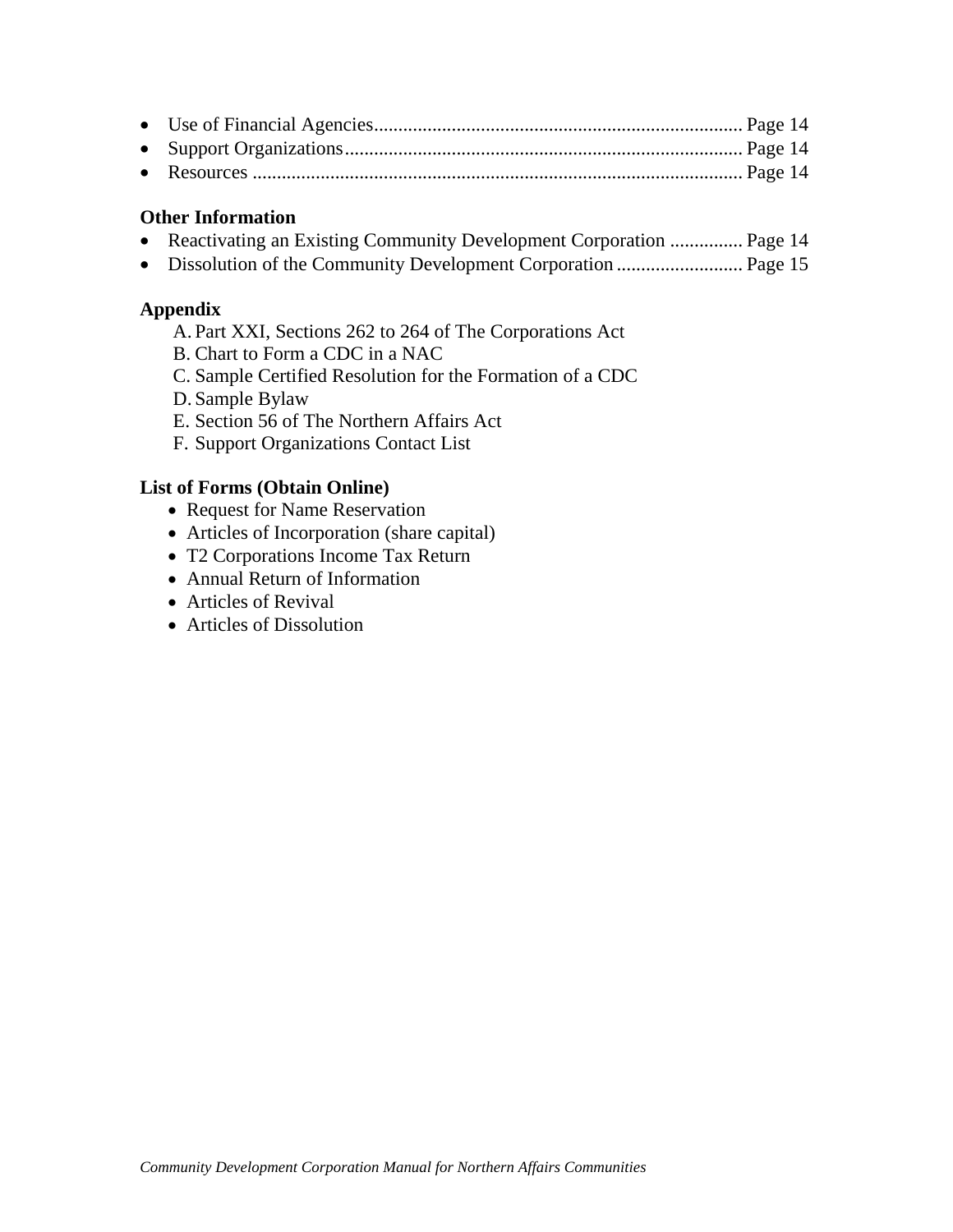# **Introduction**

# **Purpose of the Manual**

This is a comprehensive, yet easy-to-use manual and is specifically applicable to Northern Affairs communities (NACs) formed under The Northern Affairs Act (the act). It includes practical information about how a NAC can start and operate a community development corporation (CDC) in Manitoba. It provides community members, community leadership, development service providers and other stakeholders with a tool for economic development. The information can serve as a starting point for discussion, for action and for developing a solid understanding of CDCs.

# **Organizing for Community Development**

Every community, whether on a local or regional basis, should have an economic development strategy or plan, in place. An economic development strategy outlines the community's intentions to address community and economic development and is recommended under subsection 54(3) of the act which reads a council may adopt a strategic plan for economic development in the community.

A CDC is a legal entity that will allow the community to form a group to address the economic development strategy. Historically, the main reason to form a CDC has been to:

- organize for community economic development (CED)
- create and retain jobs
- stabilize or increase the local population base
- take advantage of opportunities for small business development
- mobilize community resources to solve issues facing the community
- engage in community capacity building
- reinvest profits into the local economy

Time has shown that communities who have not organized themselves for economic development have substantially reduced their chances for long-term economic growth and prosperity. Without a strategic plan, they are often in a crisis mode, responding to emergencies and deadlines, doing more, but not necessarily doing better. A community without a strategic plan will lack clear priorities. It is important to choose actions strategically, but they must also match the capacity of the organization and available resources. Strategies contained in a plan are often categorized into the following areas:

- business development (ex: business expansion, attraction, prospecting and providing business assistance)
- locality development (ex: beautification, zoning)
- labour and human resource development (ex: population attraction)
- sector-specific (ex: tourism, housing)
- community liaison activities (ex: community marketing campaign)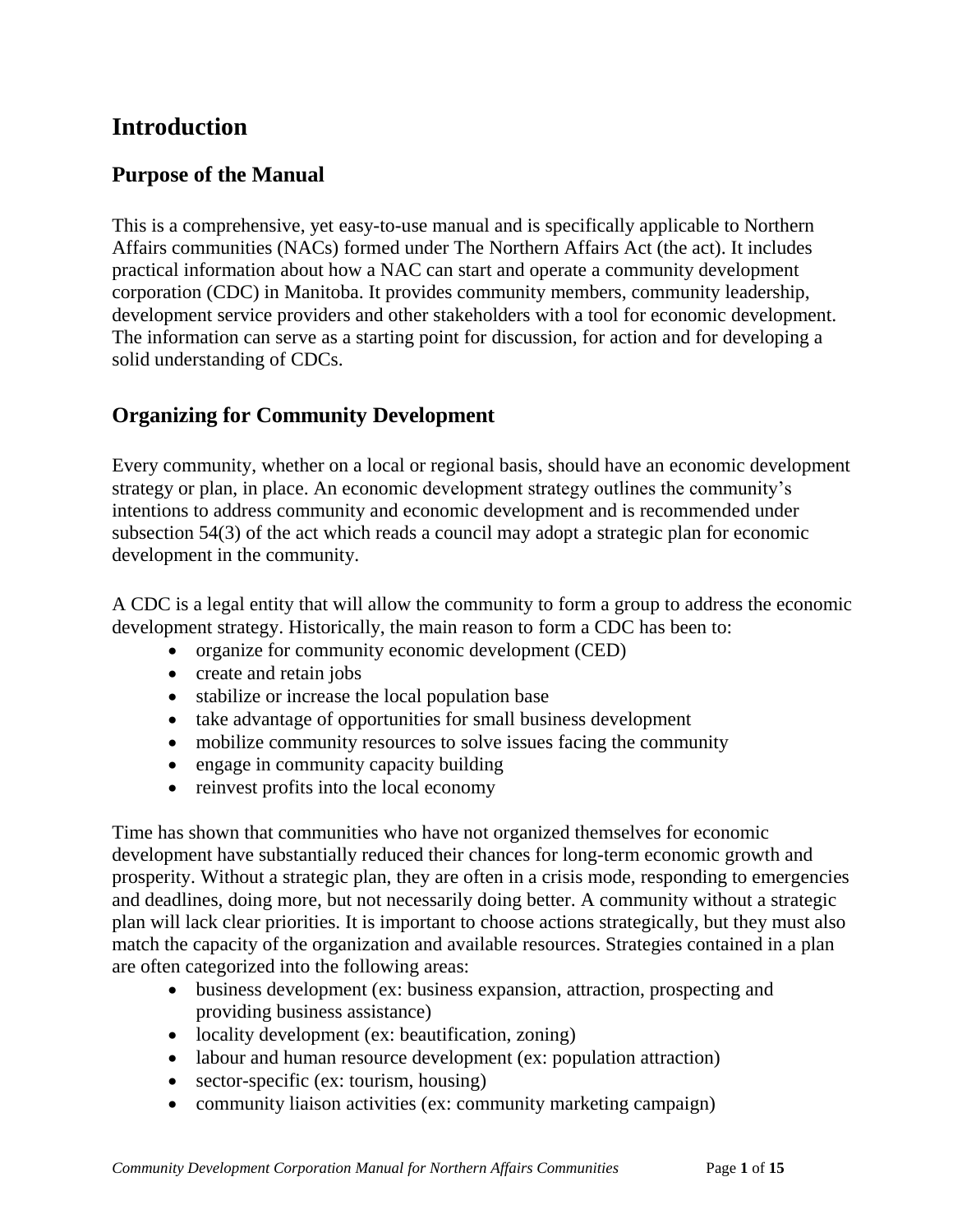# **Start-up**

# **What is a Community Development Corporation?**

A CDC is a company incorporated under Part XXI of The Corporations Act. See Appendix A which cites sections 262 to 264 of The Corporations Act. The primary role of a CDC is to promote its community with a view to achieving the objectives as set out in the CED strategy, the community management plan (CMP) or local development agency action plan. A CDC is often formed as a result of the formalization of an economic or community development committee or board normally initiated through community council. A CDC can conduct a wide range of activities to stimulate the local economy, one of which may be to act as a community lender, where funds are available.

To represent the interests of the community at large, the CDC must have the complete support of its local community council. To be successful, a CDC should also have the support of other community groups and other local businesses, and economic and community development groups. Matters affecting local economic development should regularly be sent to the CDC by these groups for review and recommendations.

The CDC's first responsibility is to recognize the community's needs and overall potential for development. To make change within the community, a CDC must have a strong community commitment and broad support through its volunteer base. The corporation is composed of key stakeholders who believe in persistence and hard work to successfully achieve their community goals. It is important to generate involvement from all community members, representing diverse backgrounds. Specialized programs and projects will require individuals with a strong financial, administrative and business knowledge or skill set.

CDCs generate ideas and implement initiatives that enhance community development throughout the province. **CDCs are masters of their own destiny** and as such, establish their own plans and set their own priorities.

CDCs operate as a non-profit organization, but can also own and form for-profit companies. For the purpose of this manual, shareholder refers to community members.

# **How are Community Development Corporations Formed?**

A chart outlining the steps to form a CDC by a NAC is provided in Appendix B. These steps follow the initial community consultation to the eventual first meeting of the CDC board. At this meeting, the board will determine the focus of the CDC.

It is necessary to determine the level of commitment among community members to undertake the administrative, organizational and legal work necessary to establish a CDC and maintain it over the long term. Whether you establish a new CDC or reactivate an existing one, the ongoing support of key community leaders is vital to the success of this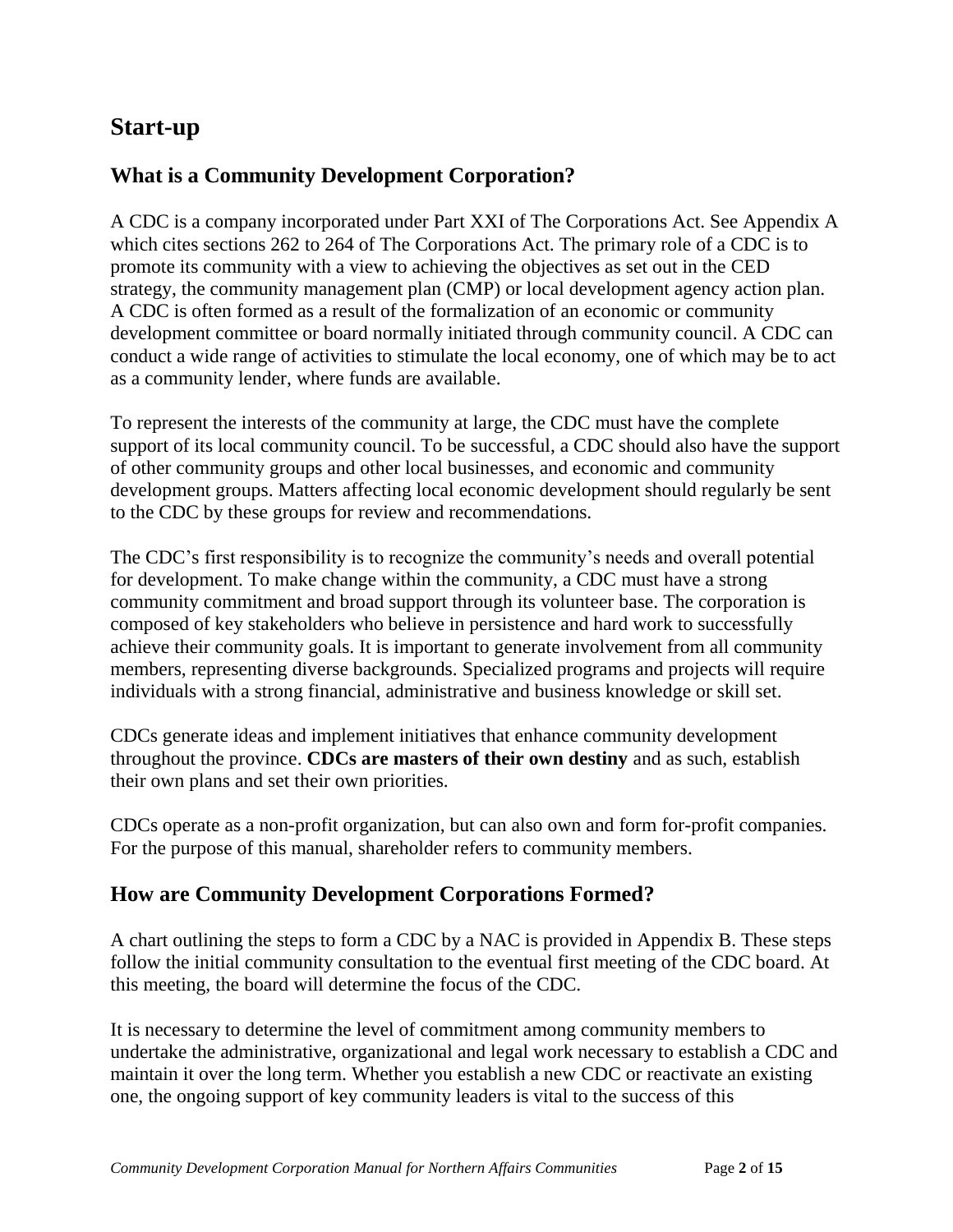organization. It can be very advantageous and cost-effective to work with other neighbouring communities to form a new CDC or join existing CDCs to work cooperatively on community and economic development priorities.

The whole process of establishing a CDC calls for careful thought and an appreciation of the community's character, economy, needs and capabilities.

A crucial step is forming a steering committee, composed of citizens representing the major segments of the local economy. It is critical to a CDC's success that all of the participants play an active role in the organization. Committee representatives should be drawn from such groups as:

- community council
- community residents
- major employers
- financial community
- other economic development organizations
- other interest groups or community organizations

It is advisable that a significant number of committee members have a strong business, economic or financial background. The steering committee may wish, in conjunction with the community council, to hold a public community meeting to discuss the formation and objectives of the CDC.

The Manitoba government will only approve CDCs with a community council as the shareholder. A CDC is a share capital corporation, but it cannot distribute profits to anyone. This is done to protect board members and to ensure profits are only distributed for public good, not for individual gain.

A volunteer board of directors, who serve without pay and are dedicated to the ongoing development of their community, conduct the affairs of the corporation and develop its programs and governing policies. They should represent a cross-section of community leaders, stakeholders and experts. In selecting board members, care must be taken to ensure the board is a workable size. Experience has shown that a good working number is a minimum of three directors. The number of persons applying for a corporation charter should be the same as the number of directors the corporation plans to have. This is because the applicants will be the first directors of the corporation.

# **Resolution by Community Council**

There can only be one CDC representing a community or a defined part of a community. The area in which a CDC can be incorporated can include more than one community, provided they adjoin. The community council must pass a resolution approving the incorporation of the CDC. See Appendix C for a sample certified council resolution.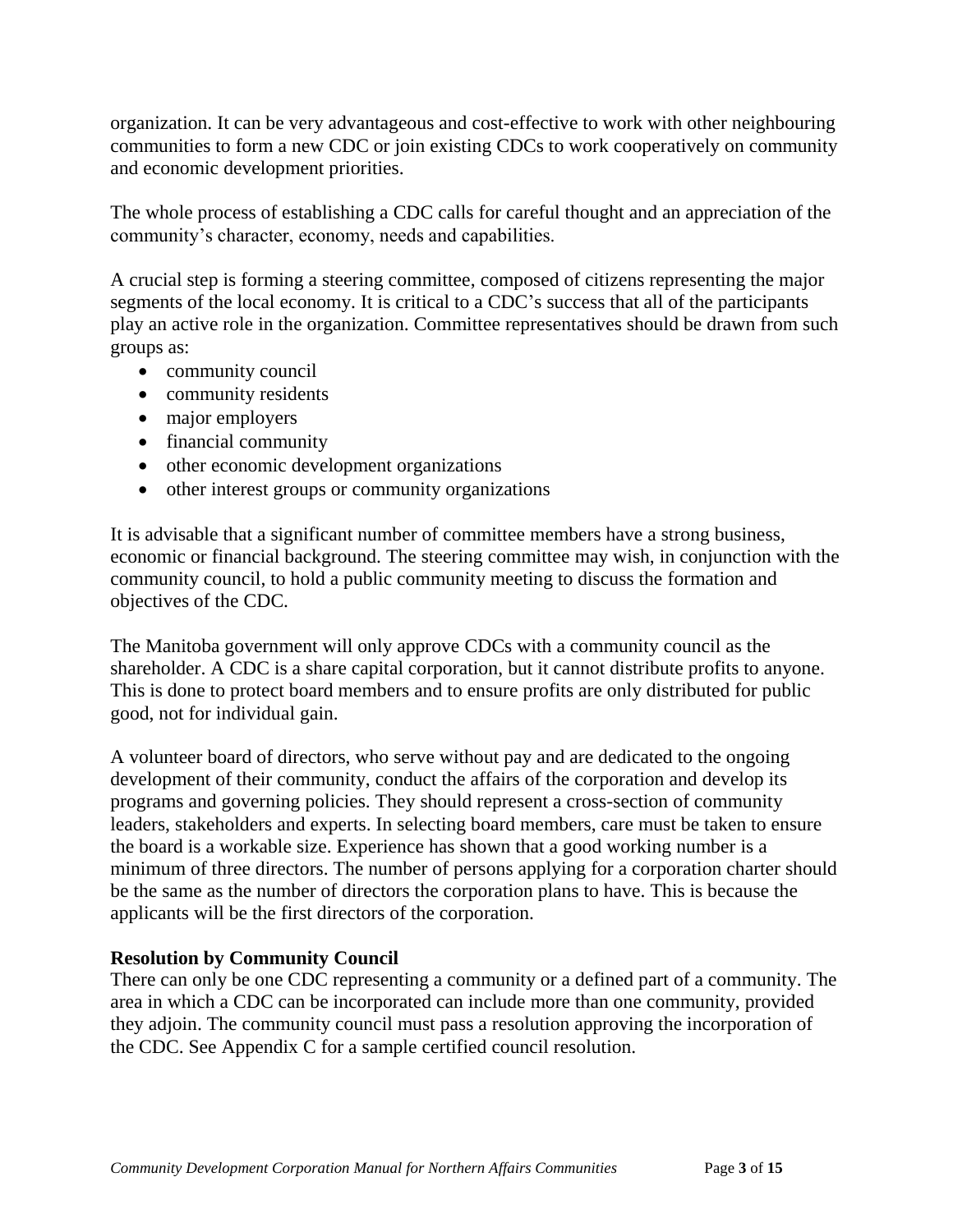## **Ministerial Approval**

The Manitoba government website has the current version of forms at [www.companiesoffice.gov.mb.ca/forms.html.](http://www.companiesoffice.gov.mb.ca/forms.html) Each form has instructions to ensure information is provided in the format required. The steps toward getting ministerial approval for a CDC in a NAC are as follows:

**Step 1:** Complete **one** copy of the [Request for Name Reservation Form](http://www.companiesoffice.gov.mb.ca/forms/Request%20for%20Name%20Reservation.pdf)*.* The proposed name must be typed or printed. Along with this document, include a **separate** cheque in the amount required as stated on the form, payable to the Minister of Finance.

The Corporation name must include the words Community Development Corporation to clearly designate it as a CDC. The mandate must indicate: To facilitate community development in the community of [Community Name].

**Step 2:** Complete **two** copies (both with original signatures) of the [Articles of](http://www.companiesoffice.gov.mb.ca/forms/incorporation_share_e.pdf)  [Incorporation \(share capital\).](http://www.companiesoffice.gov.mb.ca/forms/incorporation_share_e.pdf) Please type or print. Along with these documents, include a **separate** cheque in the amount required as stated on the form, payable to the Minister of Finance.

The following restrictions must be stated in the Articles of Incorporation:

*Section 7: "No shares shall be transferred to any person without the prior consent of the sole shareholder, the \_\_\_\_\_\_\_\_\_\_\_\_\_\_\_\_\_\_\_ Community Council (including the mayor).*

*Section 8: "The business of the corporation is restricted to fostering the social and economic development of \_\_\_\_\_\_\_\_\_\_\_\_\_\_\_\_\_\_ (insert Community Name)."*

**Step 3:** Send completed documentation, both cheques and **one** certified copy of the community resolution supporting the CDC formation to the appropriate regional office to the attention of the community and resource development consultant (CRDC). (Note: This is different than the Companies Office as specified in the corporate filing request form as the department needs to review all documentation first to ensure it is complete.) Once reviewed by the CRDC, the department will forward the documentation to the Companies Office on behalf of the community.

**Step 4:** Upon verification by the CRDC that all information is in order, the incorporation documents and cheques will be forwarded directly to the Companies Office. (Note: The CDC's steering committee does not send the documents directly to the Companies Office).

**Step 5:** The minister responsible for administering The Corporations Act approves the formation of the CDC.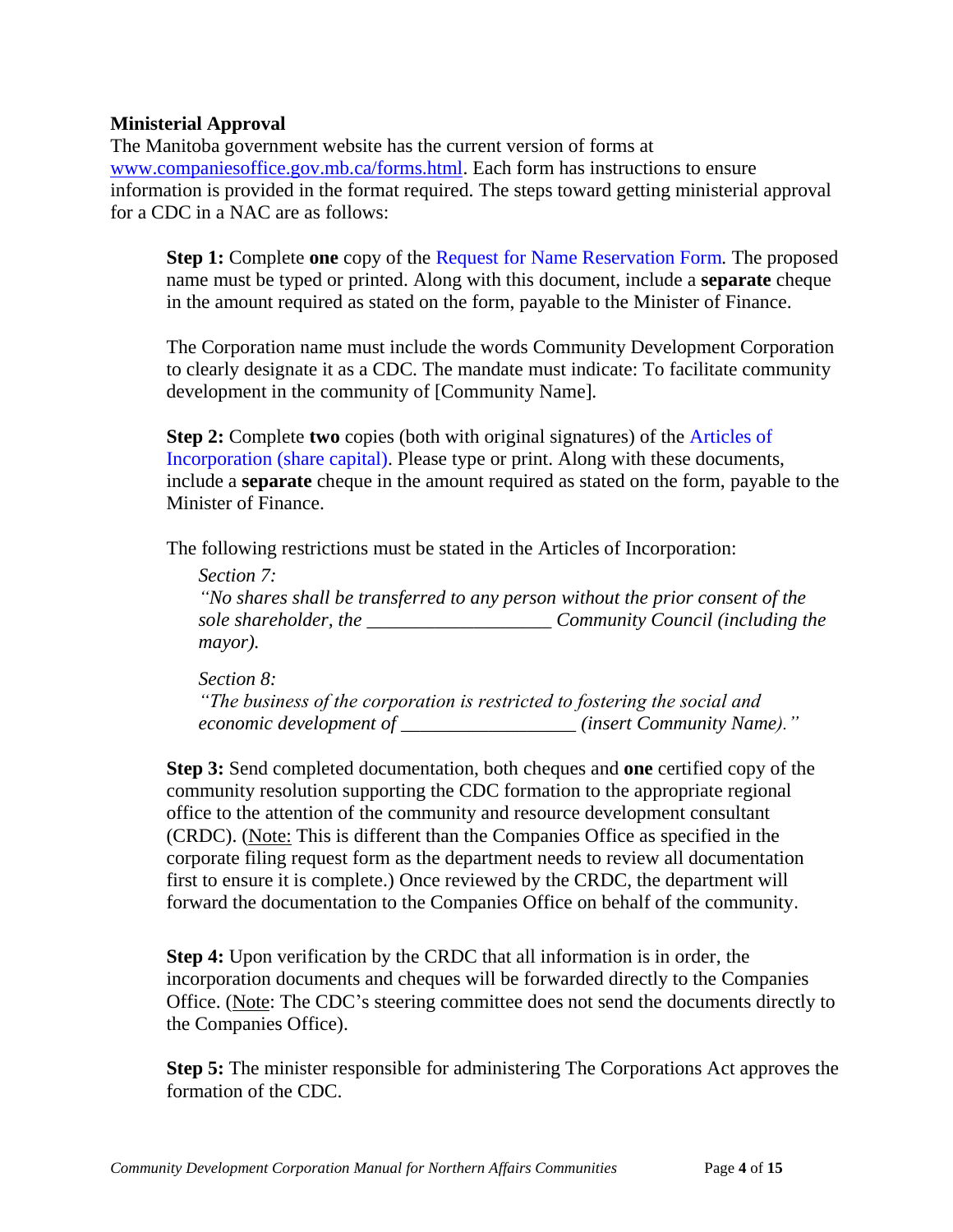## **Guidelines for Articles of Incorporation and Bylaw**

The CDC should seek legal counsel in establishing its articles of incorporation and bylaw (see Appendix D for a sample bylaw) and must include the following information:

- name of corporation
- quorums
- head office location
- fiscal year
- restrictions on activities
- geographical boundaries
- voting procedures
- remuneration and compensation
- directors and officers
- borrowing restrictions/abilities
- election and removal of directors
- eventual distribution of assets
- term of office
- prescribed rules and regulations
- bylaw amendment procedures
- banking requirements and location
- filling of vacancies
- administering documents
- authority of directors/officers
- location and frequency of meetings
- books and records
- confidentiality and conflict of interest

## **Financial Structure**

A CDC can be funded directly by the community through unconditional municipal operating grant allocations or a grant under subsection 54(4) of the act:

## *Condition of Grant*

*54(4) A council may make a grant for the purpose of economic development in the community, but the grant must not be used directly or indirectly to reduce the amount of community or school taxes payable to the community or to reimburse a person for community or school taxes that are paid or payable to the community.*

A CDC can also be funded by interest on loans and capital, by grants and by shares or securities sold to investors. The financial structure of a CDC set up in a NAC would usually not involve securities. Appendix E cites section 56 of the act, which provides the community council the power to make grants.

# **Directors' and Officers' Liability Insurance**

For CDCs formed by a NAC under Part XXI, the department covers the cost of liability insurance for CDC board members through the Insurance and Risk Program. Upon start-up, the department will forward CDC board members' names to Manitoba Finance to ensure coverage and reduce the potential for liability. If there is a change to existing membership, following the policy renewal date (usually November 1), changes will be forwarded by the department.

It is important that CDC board members note the exclusions to this coverage for their own protection. For example, coverage does not apply to fraud, illegal profits/gains or illegal/intentional acts they know to be wrong. Coverage extends only to wrongful acts as defined under the policy.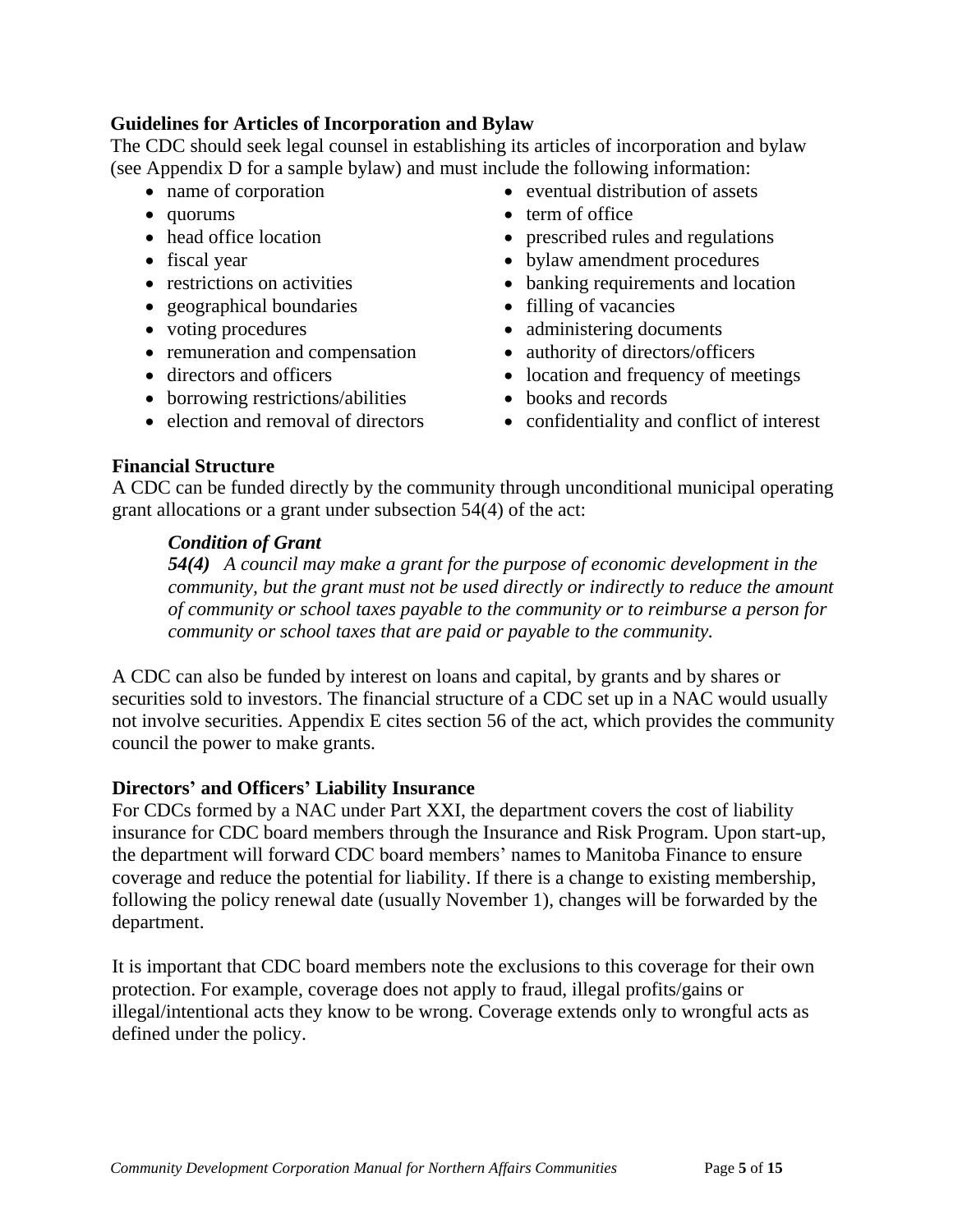# **Operating Guidelines**

# **Key Functions of a Community Development Corporation**

CDCs can play a significant and diverse role in establishing appropriate and strategic actions for community enhancement. These key functions are:

## **Planning**

Preparing and maintaining a broadly-based development strategy with a focus on business, commercial and industrial development should include:

- assessing the present situation and capabilities
- analysing existing potential

These plans should be an integral part of the community's planning processes, be well documented with both short and long-term perspectives, and be reviewed and updated on a regular basis.

## **Liaison**

Successful local development is not driven in isolation by one element within a community. Rather, it is an outcome of the cooperation of several interested groups that ultimately share in the benefits. The key to successful development often depends on effective communication and coordination between various parties. Therefore, an important function of a CDC is to act as a liaison or a coordinator. Since there are many groups which affect community or economic development, a CDC can facilitate the planning and implementation of various projects or initiatives with other stakeholders. These stakeholders could include service clubs, agricultural organizations, local chambers of commerce, the community council, provincial and federal agencies, tourism associations, labour organizations, business organizations and educational institutions. A particular emphasis should be placed on the creation of a strong partnership with the CDC and the community council. A CDC should keep in close contact with any other economic development service providers in the region to ensure their economic development plans are consistent with the region's overall goals.

The liaison function does not end at the community, but is an ongoing function between government and outside business. It is important for the community to have a single and clear access point that acts as a central body to supply information or contact points, as well as initiating contact with other outside sources or opportunities. The CDC, in fact, becomes a conduit for information flow. Outside organizations prefer to deal with one organization in a community. The more effective the contact point, such as the CDC, the greater the impact on the community.

#### **Mentoring/Advocacy**

CDCs should provide mentoring assistance to local businesses and government, as required. This can be done by providing input to the community council on matters such as business, industrial and commercial land requirements, zoning, industrial park development, sales and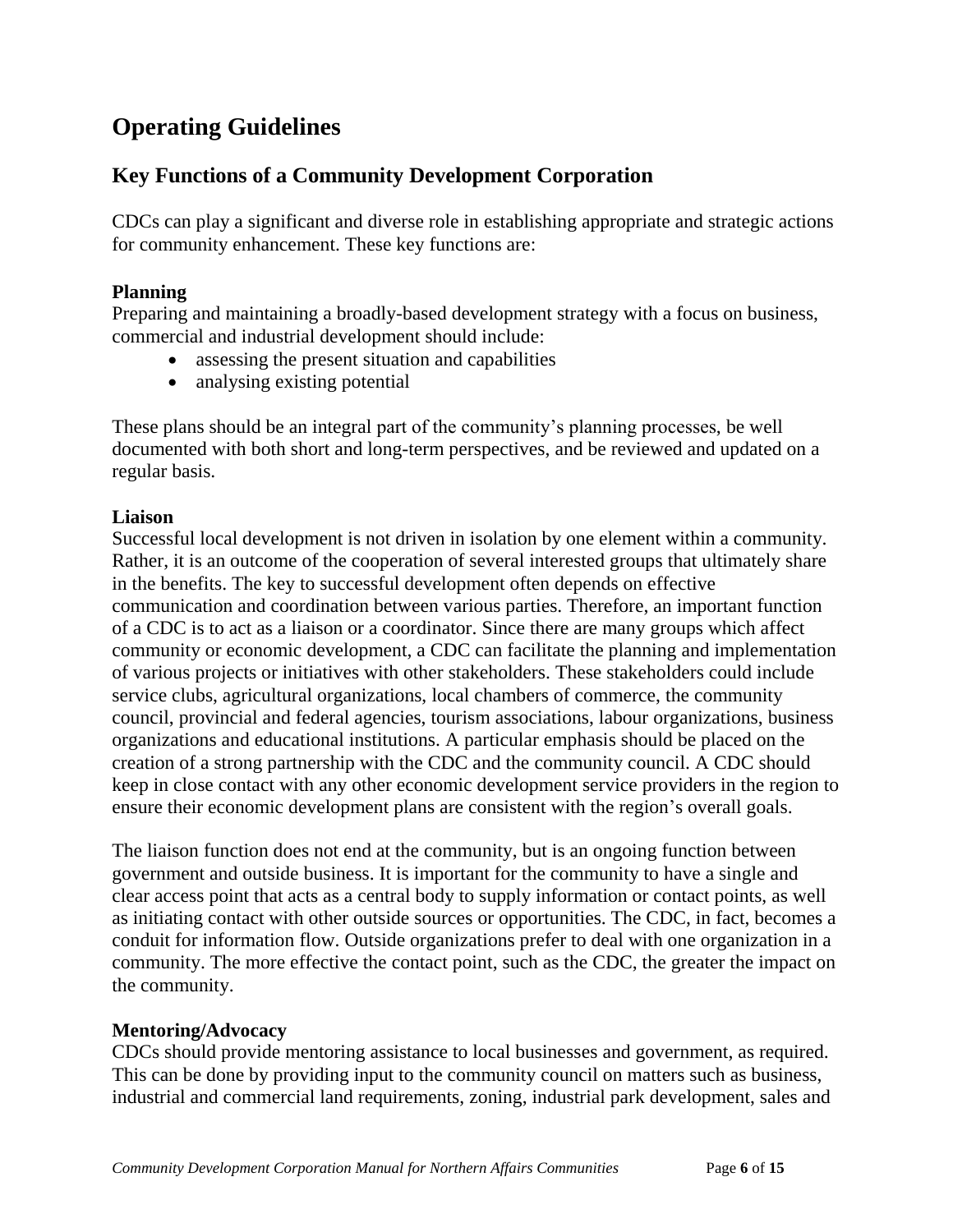tax policies, licensing and permits. The same type of mentorship can apply to businesses, where legal advice is required regarding issues, including sales tax, regulatory requirements, accounting and zoning.

To effectively carry out this role, it is important for a CDC to identify and utilize local residents who have the appropriate skills and knowledge. These individuals can then act as mentors or advocates through a committee, or independently. Some examples of CDC mentoring are:

- advising government on a policy or regulatory issue to enhance local development
- acting as an agent between an entrepreneur and a lending institution
- promoting business growth through industry and manufacturing incubators

# **Promotion**

To foster continued growth and competitiveness, the CDC must maintain a high level of community visibility. The CDC should formulate and implement a community public relations program for internal and external use. Community visibility is important, so that other jurisdictions, governments and businesses are aware of the benefits and positive conditions that exist in the area. This promotion can be accomplished through a wide range of tools, which can include print and social media. The community must focus on a medium they feel may be most effective for their purposes. Some examples include:

- preparing tourism and industrial development brochures, literature and advertising
- developing a community website to tell the economic story of the community and its people, industry and business, their products and successes
- providing newsletters or news releases to announce timely events or share updated information

# **Prospecting**

For a community to attract outside business and resources, the CDC must conduct a host of prospecting activities through research, promotion and personal contact. Prospecting also means gathering information on strategic options available for use within the community. This is done to attract new opportunities, facilities, businesses and industries to the CDC service area. Prospecting is a function of the CDC and can be achieved through a wide range of activities, including:

- networking at local, provincial or national conferences or business gatherings
- researching business and government publications and/or websites
- providing local tours or community promotional days

# **Business Assistance**

The CDC must always actively promote and encourage new and expanding facilities, businesses and industries. This can be achieved through mentorship or business assistance, including financial support and/or training. This assistance would include knowledge or availability of grants, loans, software, business promotion and training. For example:

promoting the sale of locally-made products through trade fairs and advertising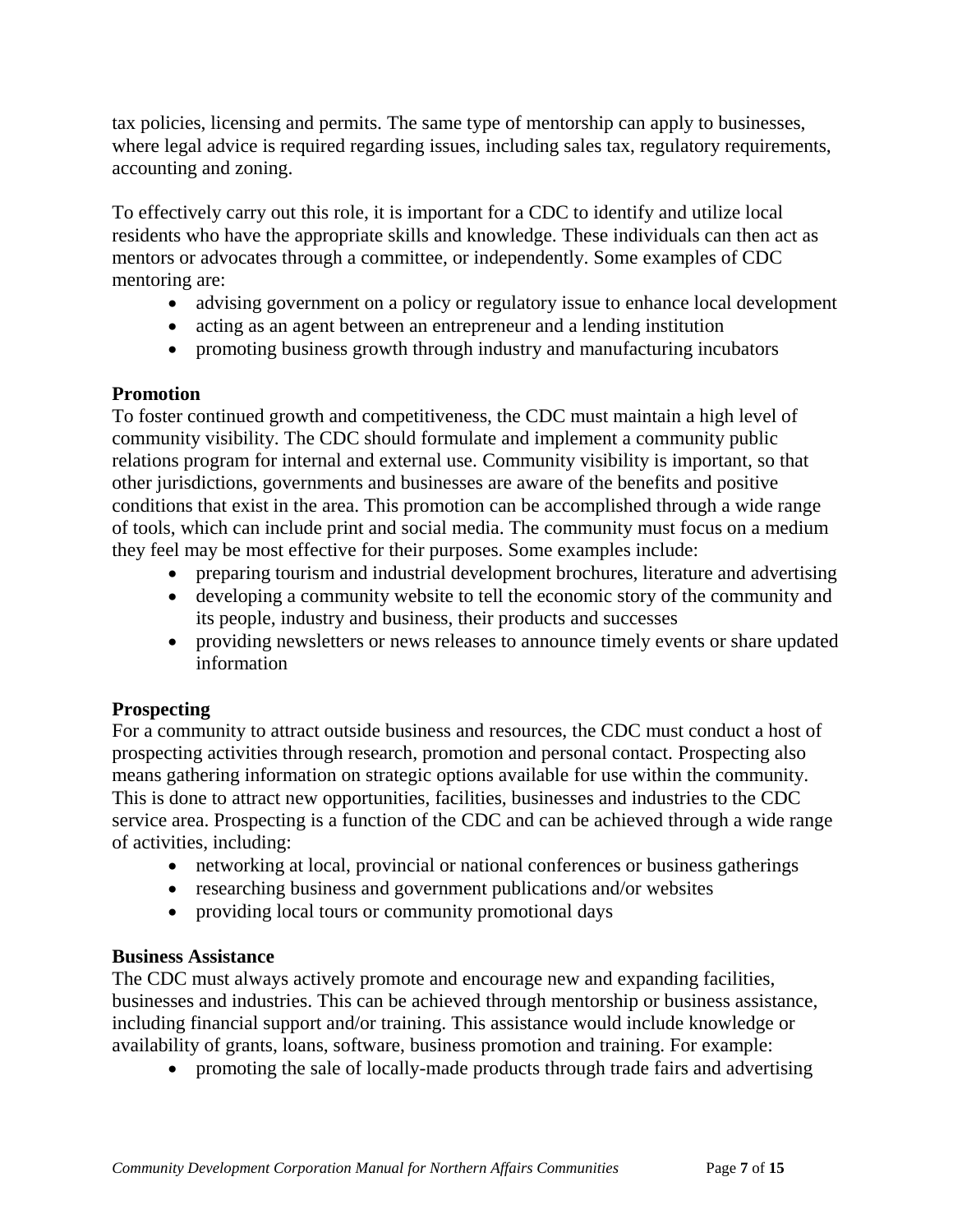- assisting in organizing industry, labour and business management courses/ seminars
- providing access to internal/external financial assistance to new or expanding community enterprises
- providing options for business partnerships or taking an equity position in a local business

## **Research**

To be an effective source of communication and information and be market-ready for strategic planning and action, a CDC must have a strong and ongoing research component. The research can be conducted through a variety of sources, that may include the Internet, Statistics Canada, Manitoba Bureau of Statistics, Manitoba Health population report, World Trade Centre Winnipeg - Business InfoCentre, Entrepreneurship Manitoba, Economic Development Specialist from Manitoba Economic Development, Investment and Trade (EDIT), CRDCs from the department, Look North Economic Development Advisors from the Communities Economic Development Fund (CEDF), Community Futures Development Corporation (CFDC) staff, media, industry associations, local survey data, key stakeholder interviews, business retention/expansion programs and other CDCs. Through this research, the CDC will be positioned to provide current and effective data which will have a direct impact on planning, negotiations, implementation and development of local projects and initiatives. The research may include:

- human, business and natural resource inventory
- labour and market trends
- government programs and services
- local and regional organizations, initiatives and plans
- community leakage studies (refers to money leaving the local area)

Research can be used to create a community profile of demographic data, analysis of the local economy and community information, as well as inventories of business listings, business opportunities or vacant buildings and property.

#### **Community Enhancement**

In conjunction with the community council and other community organizations, the CDC will propose programs for the beautification of the community and development of other amenities to attract new investment.

#### **Monitoring**

To maintain its growth and impact on the community, a CDC must monitor its programs, services and projects. To determine the effectiveness of its plan and initiatives, the CDC should design and maintain a regular review process that is documented throughout the year and included in its annual report. The monitoring should focus on such basic indicators as job creation and maintenance, expenditures, business growth and impact on tax base and other variables associated with healthy community development.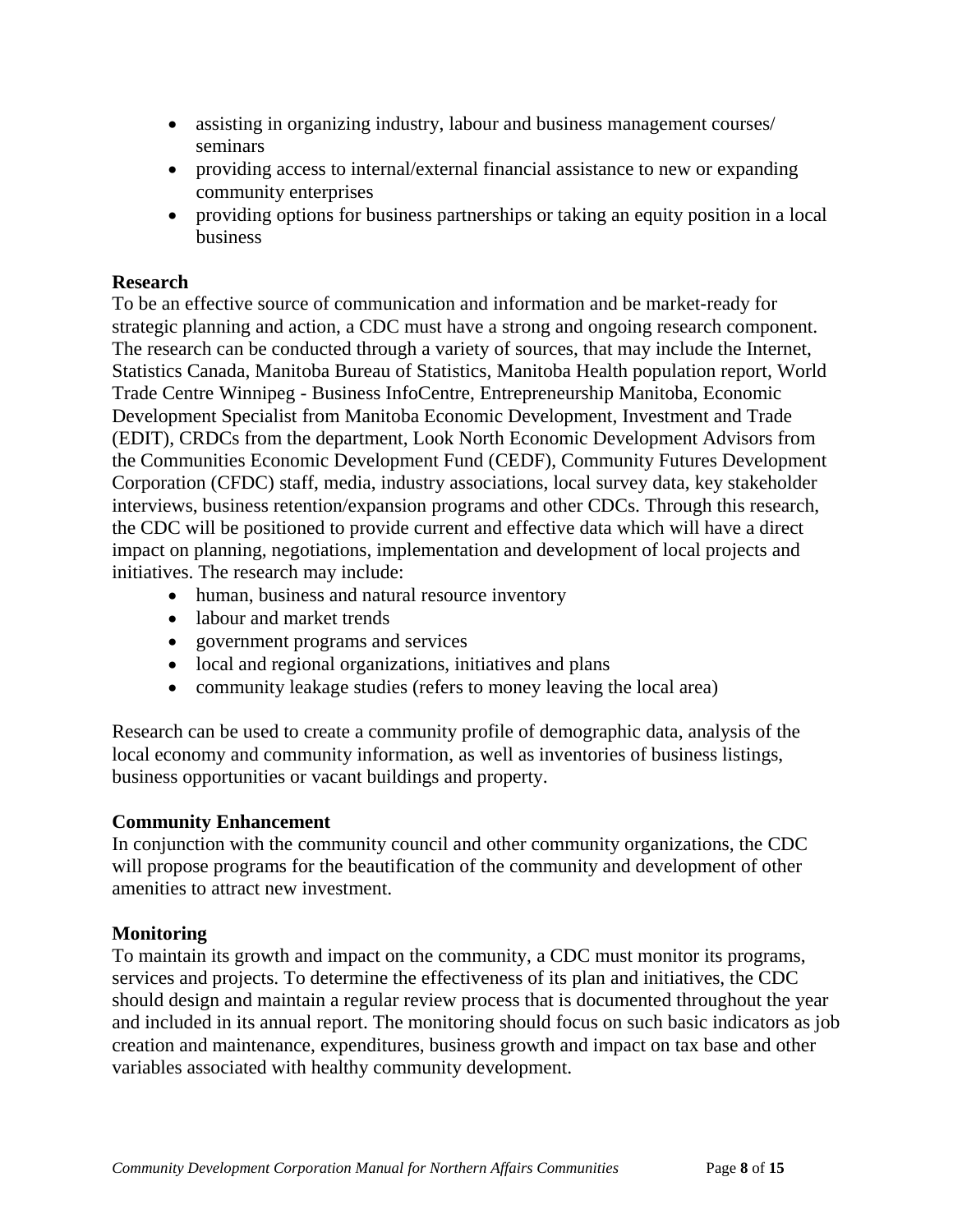Effective monitoring allows a CDC to adapt or modify its plans or approaches to changing circumstances. Monitoring is important, but should be conducted in a way that is neither time consuming nor complicated. It should not be a substitute for action.

# **Other Functions**

Where there are no services or ideas for CDCs to use, CDCs must use their cooperative ingenuity and imagination to determine the most effective initiatives for their own local community. Sample ideas could include:

- business incubation through a common space or through the actual creation of a business which is later sold
- product promotion for local businesses or manufacturers
- residential and commercial real-estate ownership and/or development
- attracting national or international business interests for the purpose of partnerships or relocation
- equity positions/partnerships in business ventures

# **Financing a Community Development Corporation**

# **Revenue Sources**

There is no regular source of CDC funding. CDCs can generate revenues through a variety of means in their service area. The ability to get funds is often directly related to the level of confidence or impact to the local economy. The more proactive a CDC becomes, the more projects it is involved in, the more products and services it provides, the greater its community awareness, the better the chances are for a CDC to obtain support from government, business and other interested stakeholders. CDCs can receive their initial funding from sources such as the community council, local financial institutions, service clubs, school boards, shareholders, local philanthropists, foundations, charities or through special CDC events. The sources are limitless. A CDC only needs to use its imagination and initiative. It is important for a CDC to make contact with the various funding partners and establish relationships.

The CDC may receive ongoing revenue from repayment of any loans it has made, from repayment of any mortgages it holds, from any properties it has leased or sold, from operating profits of companies under its umbrella and from any securities in companies it may have accepted as partial payment for services or facilities it has provided.

A CDC may obtain funds from the local community in the form of annual grants through property taxation or the unconditional municipal operating grant. A CDC can also generate revenues by providing fee-for-service consulting services to local clients, agencies and other CDCs.

The directors of a CDC can use community grants to cover operating expenses or they can designate and use them for specific purposes, such as defraying advertising expenses, survey or report costs or feasibility study costs.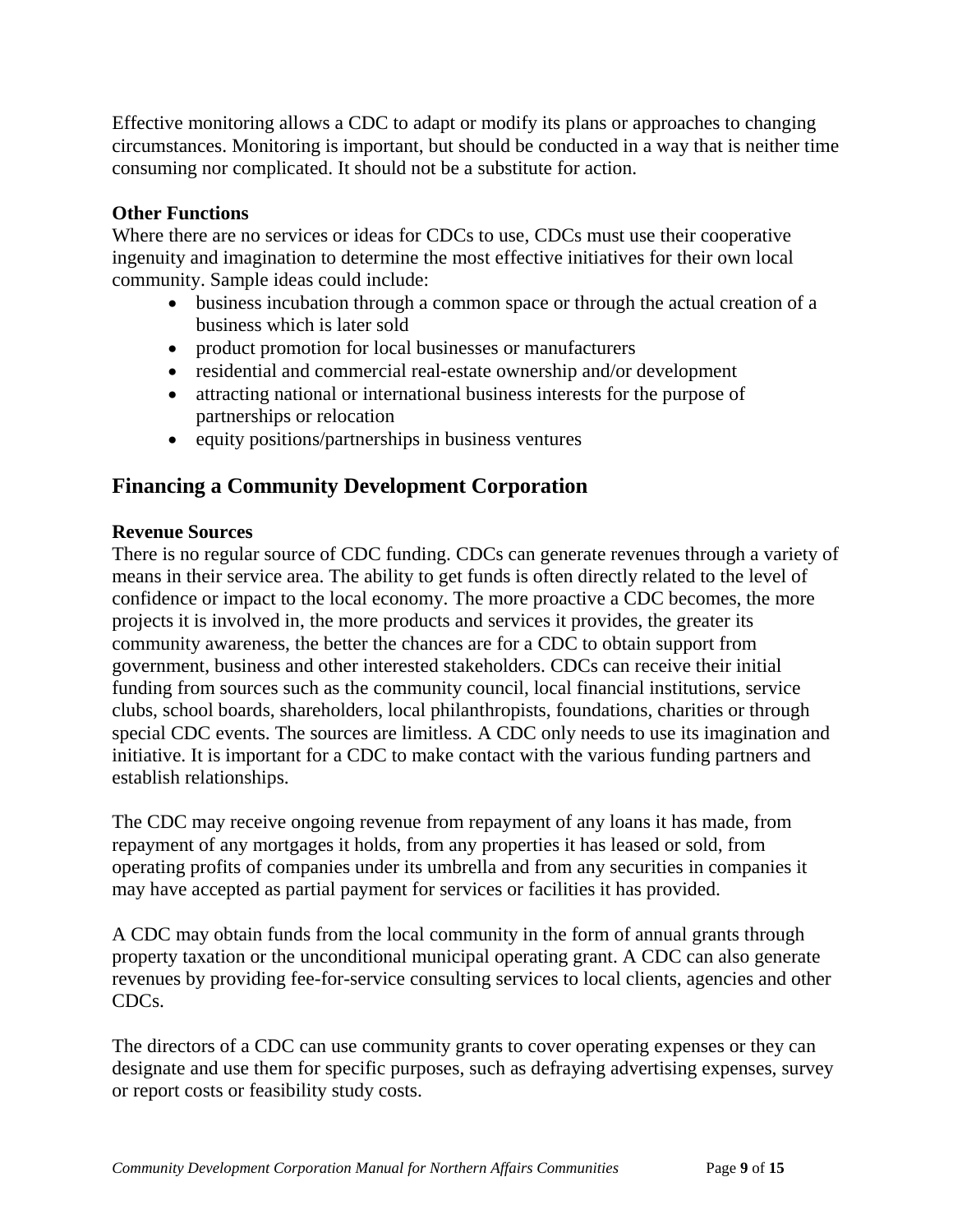# **Community Development Corporation Administration**

## **Strategic Planning**

To be effective, it is important members of an organization have a clear understanding of the organization's goals. A strategic plan incorporates the views and ideas of its membership and becomes the guiding principle by which the organization conducts its business. The plan will include actions to achieve the vision and mission of the CDC. In addition, the plan should:

- include strategies already established by the council (ex: development plan)
- provide a framework to coordinate activities with other community groups and organizations
- be proactive and reflect the vision of the community at large, not just the board
- contain Specific, Measurable, Attainable, Realistic, Timely (SMART) objectives and expectations

## **Bylaw**

The bylaw sets out the rules and regulations that govern the directors in the administration and operation of the corporation. The bylaw is developed in conjunction with the incorporation process. The bylaw can be amended and/or redeveloped based on the experience of the CDC. Amendments to the bylaw are often adopted at the annual general meeting and are subject to a vote by the membership. It is the responsibility of the directors and the membership to be current with the CDC bylaw and to ensure it is applied in a consistent manner.

#### **Management**

The board of directors is charged with the responsibility of providing leadership, direction and decision-making related to CDC activities. Directors must be committed and willing to allocate a significant amount of attention to their offices. The board is a critical element for the success of the CDC. A successful board consists of enthusiastic members with strong commitment and sound judgement. The board elects officers who have additional responsibilities within the CDC. Board officers, and their duties, include the:

- *president* acts as the board chair and chief executive officer of the corporation; has powers and responsibilities as determined by the board
- *past president* usually provides continuity and guidance to the board and should have full voting privileges
- *vice-president* assumes the duties of the president in their absence; handles other responsibilities determined by the board
- *secretary, treasurer or secretary-treasurer* may be a member of the board or someone appointed from outside the board and shall:
	- o issue all notices of meetings of the directors, executive committee and shareholders
	- o record the resolutions at all meetings and have charge of the minute books of the corporation
	- o ensure safe storage of all the records and documents of the corporation, including the corporate seal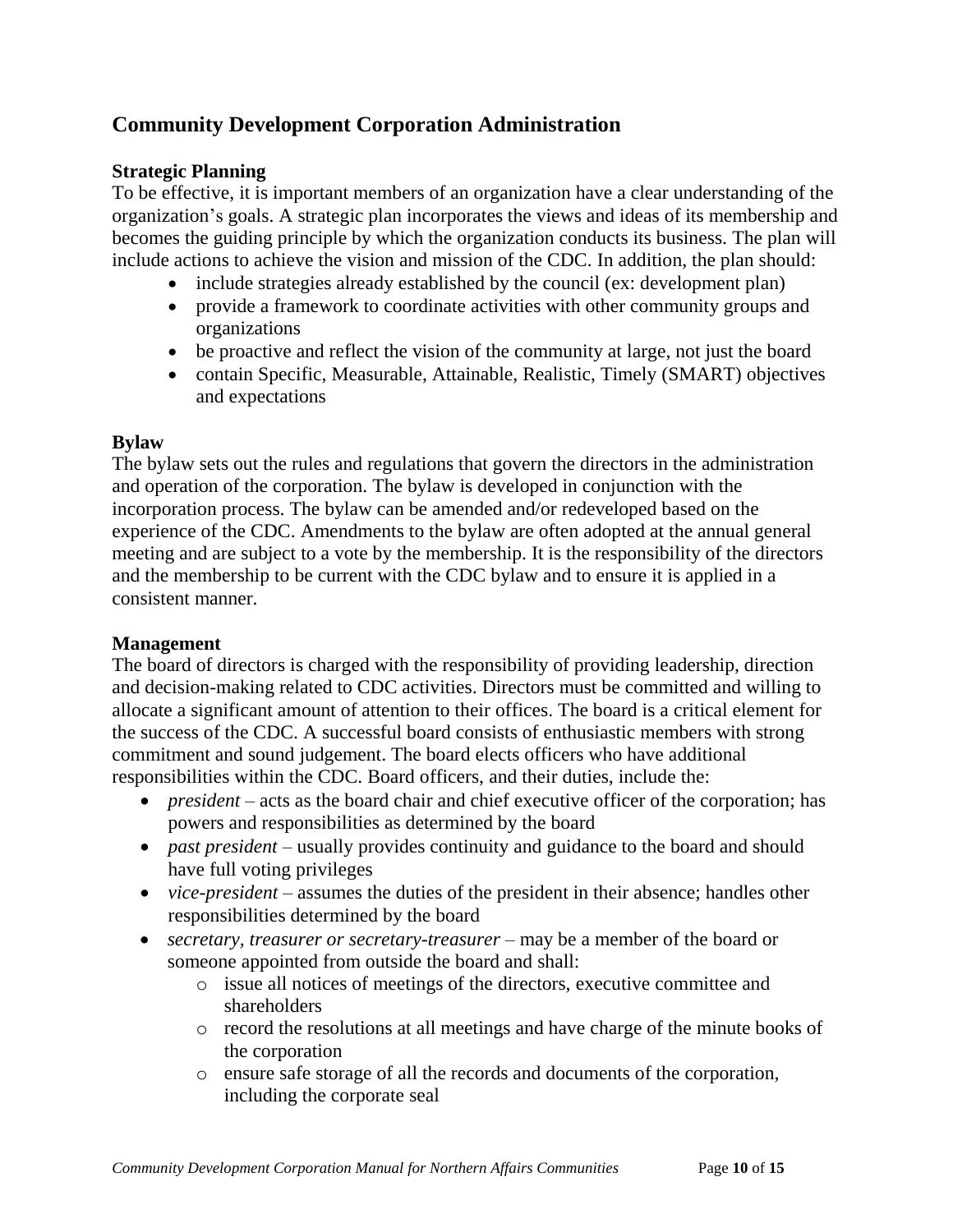o be bondable and take care of all the funds and securities of the corporation, depositing them in a specified financial institution, as determined by the board

Directors cease to be board members if they:

- $\bullet$  resign
- declare bankruptcy
- become insolvent
- cease to be a resident in the community
- fail to attend a specified number of meetings
- are found to be of unsound mind

# **Administrator or Community Development Officer**

The board may appoint an administrator or community development officer who can, but need not be, a director of the corporation. The board shall prescribe, in writing, the duties, responsibilities and term of office. The incumbent shall conform to all lawful orders given by the board. This member shall give the board all information it requires regarding the affairs of the corporation. This person can be a volunteer, a community employee or – depending on workload – a part-time or full-time employee of the corporation. Small corporations may get professional and administrative help from other organizations within the community or solicit other fundraising, advertising or consulting assistance to undertake specific projects. Other officers may be appointed, as required by the board, to fulfill the mandate of the directors and perform such duties as directed.

# **General Administration**

#### **Duties and Responsibilities**

The duties and responsibilities of the directors and staff of a CDC include:

- budget preparation
- financial management
- business development planning
- research
- promotion
- fundraising
- meeting participation
- $\bullet$  record keeping
- public consultation
- liaison with industry and government
- developing, accessing and delivering programs
- other strategic initiatives as identified by the directors

The board and its administrators can prepare and implement documentation for any economic development strategies, such as fundraising and publicity campaigns, which may be undertaken.

# **Human Resources**

It is generally expected that a volunteer-run organization uses its directors and volunteers to carry out its duties and responsibilities. Responsibilities are delegated to certain board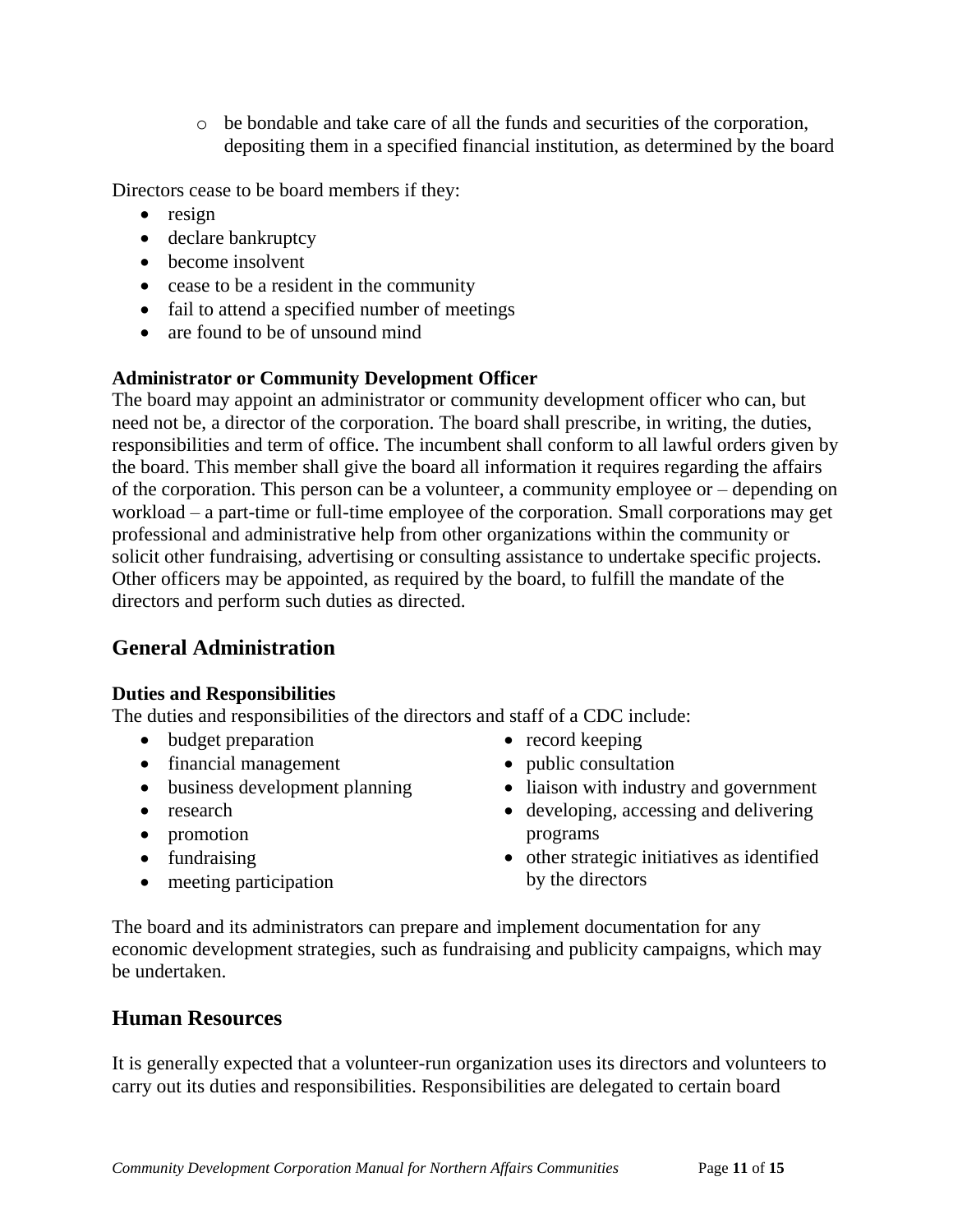members or committees through portfolios. However, the organization may sometimes require a staff person or contractor to carry out some of the corporation's business. For example, administration and accounting responsibilities may be done by community administration staff or a local financial institution.

Depending on the size of the board, the workload and access to budget resources, the CDC may want to hire full or part-time staff, contract out management services or make arrangements for a secondment. The board is responsible for setting the terms of reference for all staff positions. It is vital that the CDC first determines the need for staffing and its ability to pay wages, benefits and other associated employment and administrative costs. Before hiring staff:

• develop a job description

- implement search procedures
- define position requirements
- decide on compensation
- prepare selection criteria
- identify a short list

# **Taxation Implications**

Canada Revenue Agency has certain tax requirements for CDCs. Because CDCs are incorporated, they must file income tax returns as all corporations must do, even if they are deemed exempt from paying corporate taxes. The necessary taxation form, titled *[T2](https://www.canada.ca/en/revenue-agency/services/forms-publications/forms/t2.html)  [Corporations Income Tax Return](https://www.canada.ca/en/revenue-agency/services/forms-publications/forms/t2.html)*, must be filed annually. Information on *[Non-profit](https://www.canada.ca/en/revenue-agency/services/forms-publications/publications/t4117.html)  [Corporations and Tax Implications](https://www.canada.ca/en/revenue-agency/services/forms-publications/publications/t4117.html)* can be found online. Be sure to review this information with an accountant.

# **Annual Return of Information**

Every CDC is required by law to file an *[Annual Return of Information](http://www.companiesoffice.gov.mb.ca/forms.html#manitobacorps)* online every year with the Companies Office. The Companies Office will send the CDC a partially-filled form. This form is necessary to update the Companies Office about board membership. The CDC has up to six months to file this annual return with the Companies Office. Failure to file returns for two consecutive years will result in the dissolution of the CDC.

# **Banking, Legal and Accounting**

It is the board's responsibility to select professional support service providers (ex: legal, accounting) to maintain strong working relationships with. The CDC should research the service providers available and review references for those under consideration. Professional fees are often negotiable, including those associated with financial institutions.

CDCs, as legal entities, are considered to be under the control of the community council. Community council normally appoints all of the directors. To consolidate CDCs and other community-controlled entities, the CDCs should prepare audited financial statements. A CDC is a separate legal entity from the community. CDCs are responsible for their auditor's fees. Some CDCs have negotiated their fee with the auditor who completes the community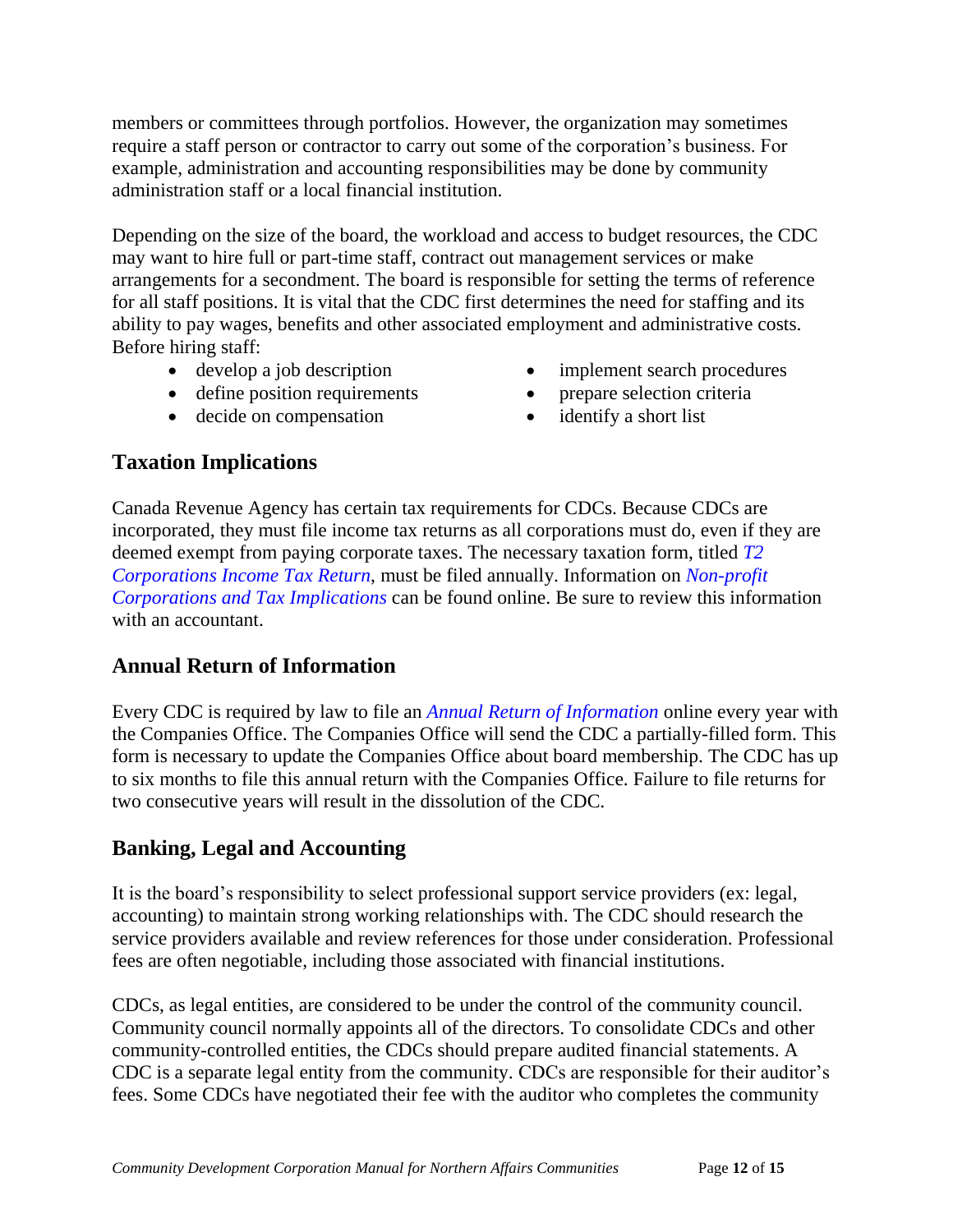financial audit, but the auditor still needs to provide a separate financial audit opinion for the CDC.

# **Meetings, Committees and Public Relations**

The board should conduct regular meetings (usually monthly), scheduled in advance, to have the greatest level of participation. CDC business should be carried out in a timely and consistent manner. To encourage community participation, CDCs should conduct public meetings and welcome input from local residents. Annual general meetings or AGMs should be held at a suitable time and place and be well advertised and open to the general public. This is an opportunity for the board and CDC members to demonstrate their accomplishments and present their goals for the future. The board should form committees to carry out its various functions. These committees should be encouraged to function as proficiently as the board itself. To ensure meetings are properly run, it is recommended they be conducted using *Robert's Rules of Order*.

Development projects and the operations of the CDC should be discussed at these meetings. Appropriate plans for action should be made to further the economic development of the community and the interests of the CDC. Minutes of all meetings should be kept.

# **Policies and Procedures**

It is important that a CDC develop sound policies and procedures. These provide guidelines about the operations of the CDC as well as:

- guidelines for action to achieve the organization's mission
- general directives to ensure consistent decision making
- a point of reference for precedent-setting decisions

An example of a policy is:

*All expense claims shall be in accordance with the Manitoba government rate policy.*

Procedures are the organization's operational guidelines. In most cases, they specify how things will be done, when they will be done and by whom. Procedures communicate working methods and provide detailed instructions to volunteers and staff. Some examples of organizational procedures are:

- general office rules
- expense claims
- staff evaluation
- board of directors orientation

An example of a procedure is:

*Expense claims must be submitted to the administrator within 30 days of being incurred.*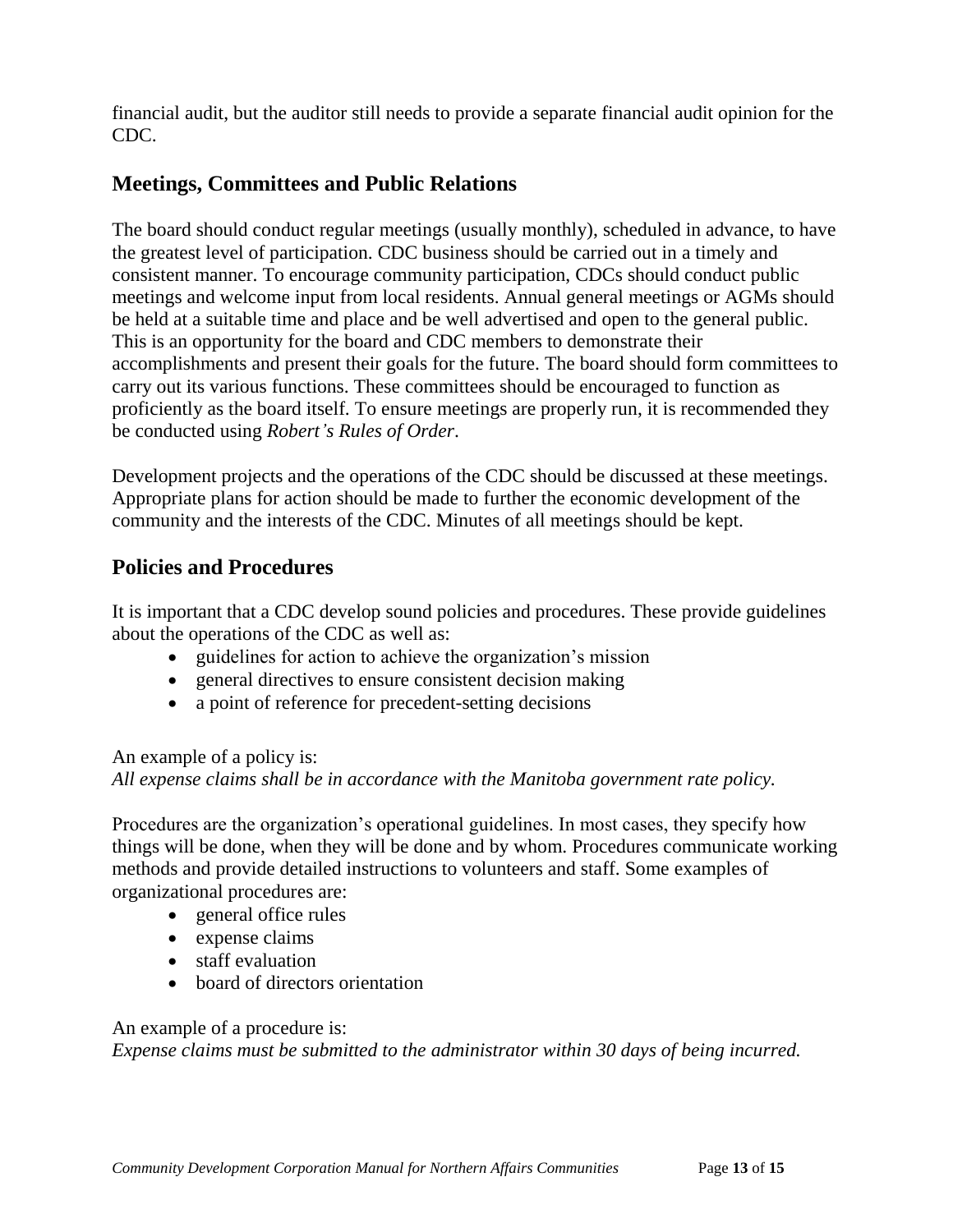# **Use of Financial Agencies**

A CDC may use the resources of any private financial agency in the course of its operations. Commercial banks may be approached for short-term loans. Firms in the mortgage field may be approached for projects involving real estate. Funding for projects may be approved or rejected upon the financial agency's assessment of the merits of the proposed investment.

# **Support Organizations**

Consultative support services from the department, CEDF and EDIT are available on a continuing basis to advise CDCs formed in a NAC. A contact list for these support organizations is provided in Appendix F. The directors and staff of CDCs are encouraged to consult these offices about the formation and operation of their corporations.

Support staff will not usually give advice on specific loans or business deals, but can give advice on policies, programs, bylaws and operating procedures. If program details or technical advice is required, support staff can be invited to board meetings.

# **Resources**

The following other resources are recommended for CDCs:

- o Community Profiles (First Nations, NACs, Municipalities)
- o The Northern Affairs Act, The Securities Act, The Corporations Act
- o Canada Revenue Agency
- o *Robert's Rules of Order*
- o World Trade Centre Winnipeg Business InfoCentre
- o Entrepreneurship Manitoba
- o Community Futures Development Corporations
- o Communities Economic Development Fund
- o Area Chamber of Commerce

# **Other Information**

# **Reactivating an Existing Community Development Corporation**

A community reactivating an existing CDC must complete the *[Articles of Revival](http://www.companiesoffice.gov.mb.ca/forms/revival_e.pdf)* form and file it with the Companies Office. Reactivating a CDC requires a fee, payable to the Minister of Finance.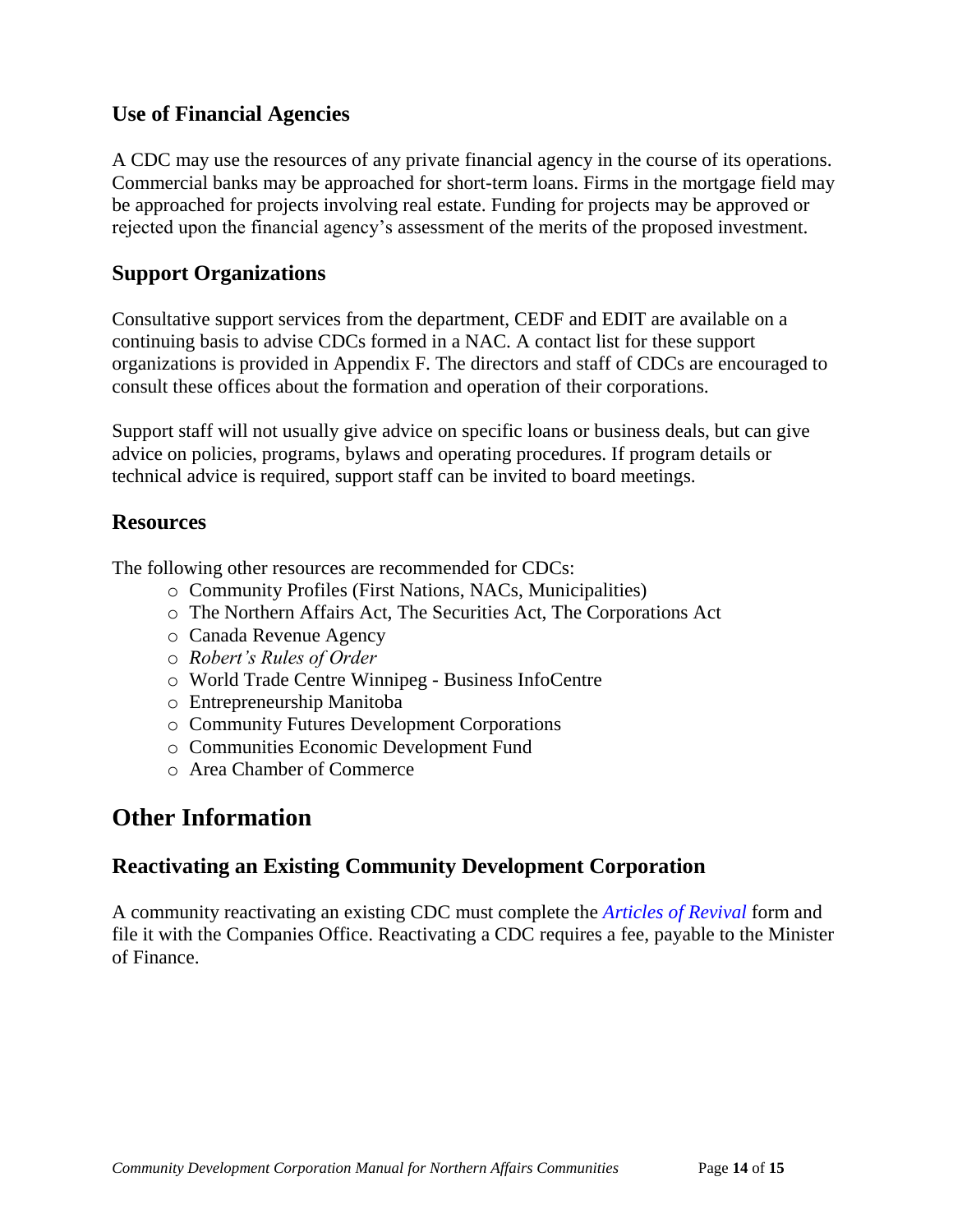# **Dissolution of the Community Development Corporation**

The board of a CDC may decide to dissolve if the corporation is no longer functioning or it has decided to amalgamate with another CDC. Upon dissolution of a CDC, no distribution of profits or assets may be made unless the distribution is approved by the Manitoba government (by order of the Lieutenant-Governor in Council). This does not apply to the dissolution of an insolvent corporation. To dissolve a CDC, complete the *[Articles of](http://www.companiesoffice.gov.mb.ca/forms/articles_dissolution.pdf)  [Dissolution](http://www.companiesoffice.gov.mb.ca/forms/articles_dissolution.pdf)* form.

The board must provide the following information on this form:

- declaration of the corporation's solvency
- copy of an audited financial statement for the latest fiscal year
- copy of the resolution, authorizing the dissolution and distribution of assets ratified by two-thirds of the shareholders at an authorized meeting
- listing of any objectors to the resolution
- solicitor's opinion about the legality and compliance to The Corporations Act and related legislation in the dissolution of the CDC

Upon review and approval by the Manitoba government, documentation is returned for filing at the Companies Office.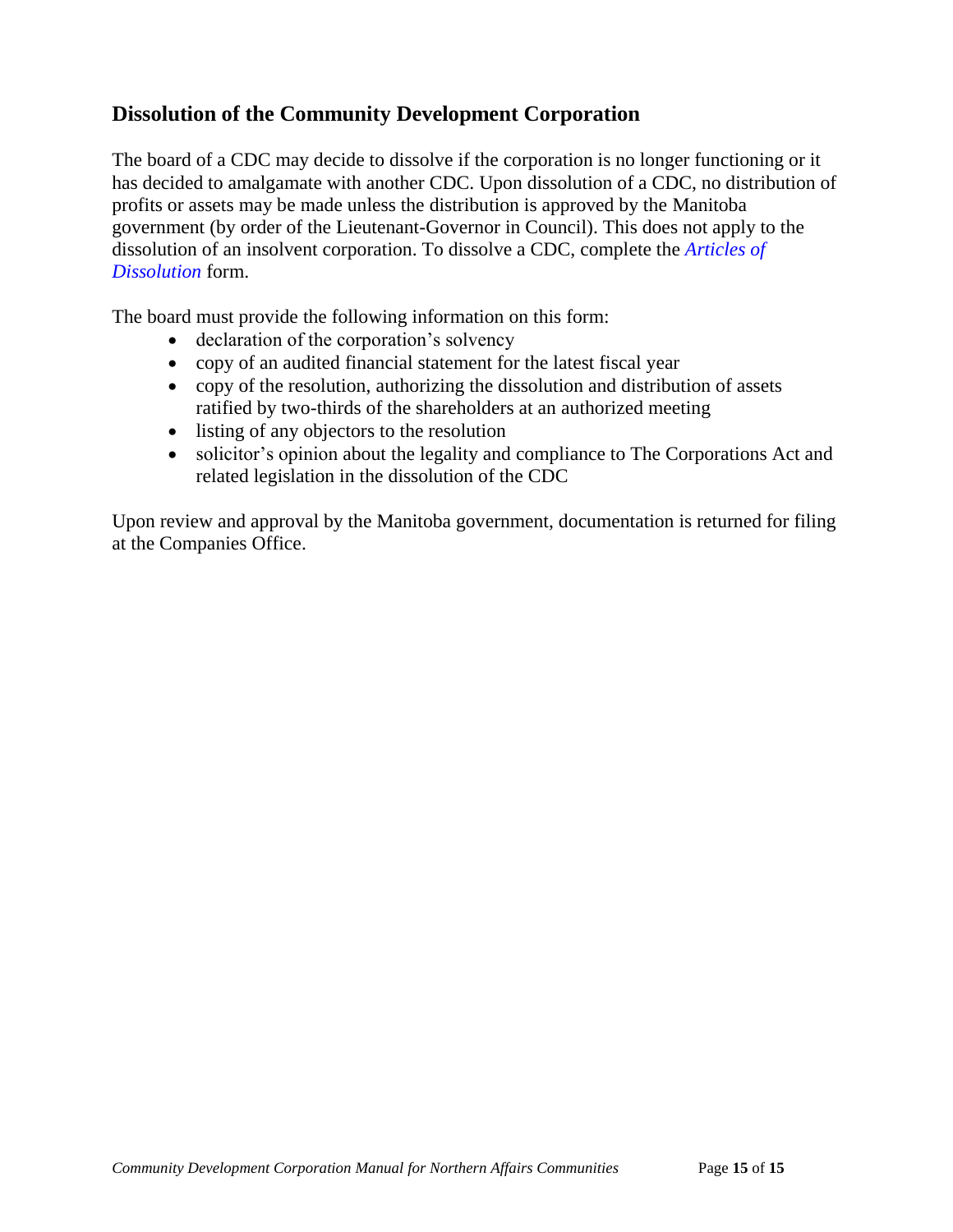# **Appendix A Part XXI, Sections 262 to 264 of The Corporations Act**

# **COMMUNITY DEVELOPMENT CORPORATIONS**

## **Application**

**[262\(1\)](https://web2.gov.mb.ca/laws/statutes/ccsm/c225_2f.php#262)** Except where it is otherwise expressly provided this Part applies to every corporation with share capital heretofore or hereafter incorporated as a community development corporation.

# **Consent of minister required**

**[262\(2\)](https://web2.gov.mb.ca/laws/statutes/ccsm/c225_2f.php#262(2))** No articles shall be accepted for filing without the prior approval of the minister.

## **Additional requirements in articles**

**[262\(3\)](https://web2.gov.mb.ca/laws/statutes/ccsm/c225_2f.php#262(3))** The articles shall be in the form the Director requires and in addition shall

(a) state that the business of the corporation is restricted to fostering the social and economic development of a municipality or other local area in the province; and

(b) state the name of the municipality, or clearly describe the area, in respect of which the corporation is incorporated.

## **One corporation in any area**

**[263](https://web2.gov.mb.ca/laws/statutes/ccsm/c225_2f.php#263)** Where a corporation is incorporated in respect of any municipality or area, the Director shall not issue any articles to any other corporation in respect of the same municipality or area or in respect of an area that includes the whole or any part of the same municipality or area.

# **Limitation on the distribution of profits or assets**

**[264](https://web2.gov.mb.ca/laws/statutes/ccsm/c225_2f.php#263)** A corporation to which this part applies shall not

(a) make any distribution of profits; or

(b) make any distribution of capital or assets on a liquidation, dissolution or otherwise;

unless the distribution is approved by order of the Lieutenant Governor in Council; but this section does not apply to the winding-up of an insolvent corporation.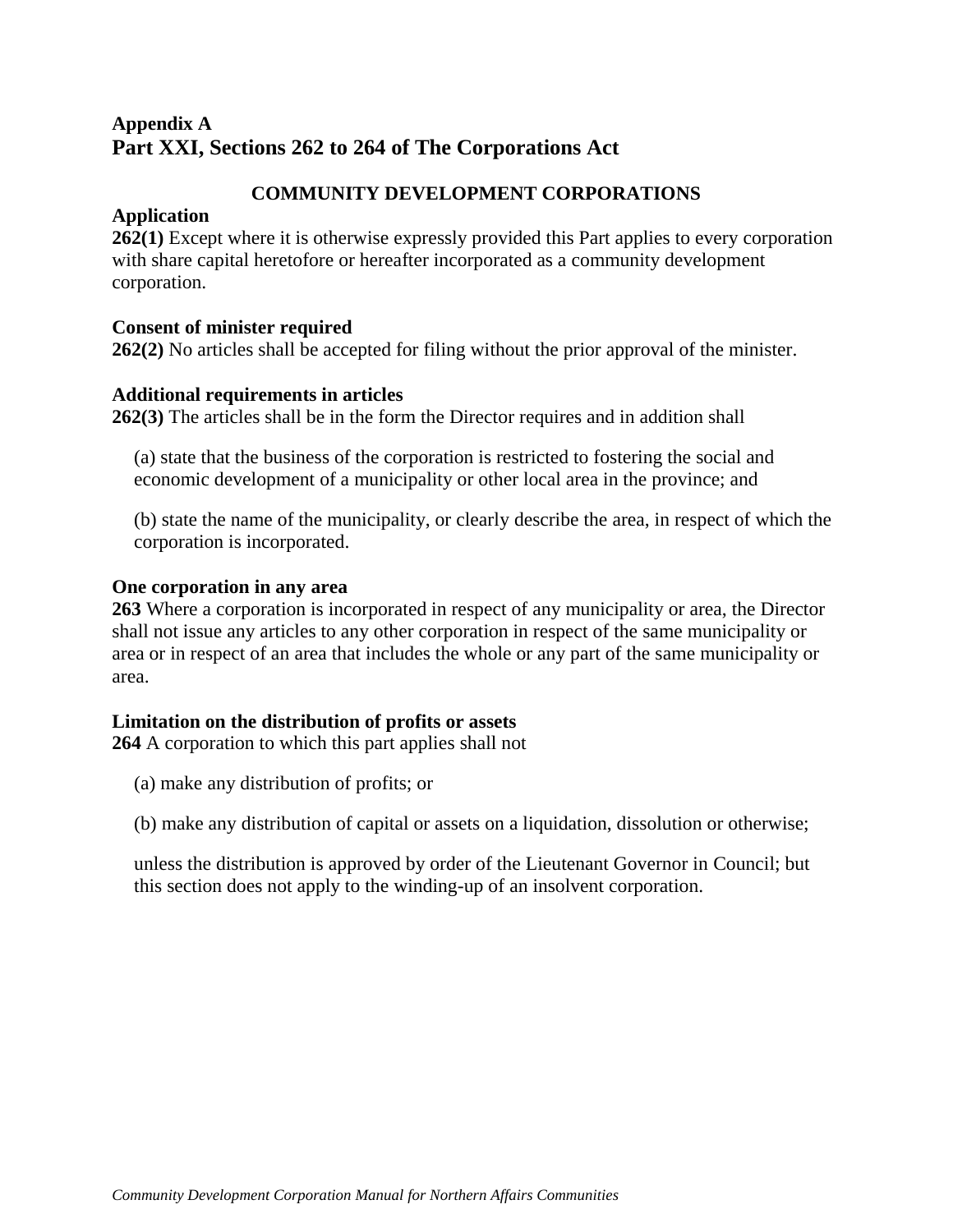# **Appendix B Chart to Form a CDC in a NAC**

| <b>Steps</b>            | <b>Activity</b>                                                                                                                          | <b>Estimated Timeline</b> |
|-------------------------|------------------------------------------------------------------------------------------------------------------------------------------|---------------------------|
| $\mathbf{1}$            | *Consultant holds meeting(s) with community council to                                                                                   | Dependent upon            |
|                         | introduce the CDC concept.                                                                                                               | community council         |
|                         |                                                                                                                                          | (up to two months)        |
|                         | This is not restricted to a single meeting. The consultant may need<br>to meet with council on multiple occasions to provide information |                           |
|                         | and answer any community concerns.                                                                                                       |                           |
| $\overline{\mathbf{2}}$ | Community council passes a resolution to form a CDC.                                                                                     |                           |
|                         |                                                                                                                                          |                           |
|                         | The resolution is an indication of the community's commitment to                                                                         |                           |
|                         | proceed with setting up a CDC.                                                                                                           |                           |
| $\mathbf{3}$            | Community council completes the following forms:                                                                                         | $Six months - longer$     |
|                         | 1. Request for Name Reservation                                                                                                          | (up to nine months) if    |
|                         | 2. Articles of Incorporation (share capital)                                                                                             | the articles of           |
|                         | The consultant may help the community fill out the required forms.                                                                       | incorporation filed are   |
|                         | Separate cheques will be required to process the applications.                                                                           | incomplete                |
| $\overline{\mathbf{4}}$ | Community council submits completed documentation                                                                                        |                           |
|                         | (including cheques and certified resolution) to the                                                                                      |                           |
|                         | department for review.                                                                                                                   |                           |
| 5                       | Documents are sent by the department to the Companies                                                                                    |                           |
|                         | Office for ministerial approval.                                                                                                         |                           |
| 6                       | Community receives approval from the Companies Office                                                                                    |                           |
|                         | to form a CDC.                                                                                                                           |                           |
| $\overline{7}$          | Community council schedules the initial shareholders                                                                                     | Within three months       |
|                         | meeting to introduce the board members.                                                                                                  | of incorporation          |
|                         |                                                                                                                                          |                           |
|                         | The consultant may assist the community by facilitating the<br>shareholders meeting.                                                     |                           |
| 8                       | CDC board holds their first meeting to elect directors,                                                                                  |                           |
|                         | review and approve the CDC bylaw.                                                                                                        |                           |
|                         |                                                                                                                                          |                           |
|                         | The consultant can assist the community in developing this bylaw.                                                                        |                           |
|                         | The consultant may assist the board by facilitating the first CDC                                                                        |                           |
|                         | board meeting or participate virtually. Typically, the CDC decides                                                                       |                           |
|                         | on its area of focus during the first CDC board meeting.                                                                                 |                           |
| 9                       | CDC is now operational. Congratulations!                                                                                                 |                           |

**\*Consultant:** The consultant can be the department CRDC, CEDF's Look North economic development advisor or EDIT's economic development specialist.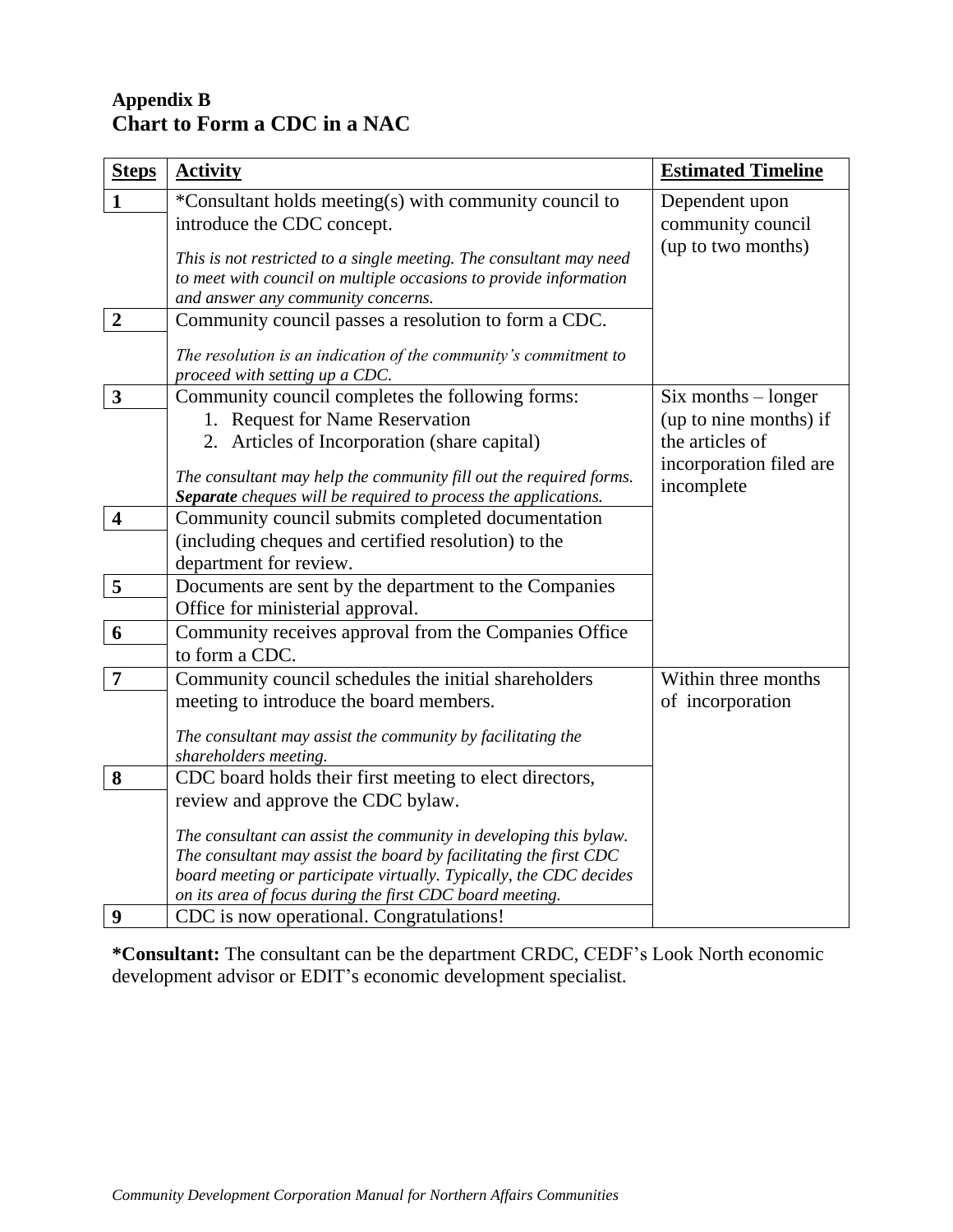# **Appendix C Sample Certified Resolution for the Formation of a CDC**

Certified Resolution

Resolution Form Community of *(Community Name)*

COMMUNITY RESOLUTION: # \_\_\_\_\_\_\_\_\_  $MoyED BY:$ SECONDED BY:

\_\_\_\_\_\_\_\_\_\_\_\_\_\_\_\_\_\_\_\_\_\_\_\_\_\_\_\_\_\_\_\_\_\_

WHEREAS: the *(Community Name)* Council wishes to incorporate a Community Development Corporation.

THEREFORE BE IT RESOLVED: that the *(Community Name)* Council approves the incorporation of the *(Community Name)* Community Development Corporation.

#### CARRIED

I certify that the above resolution was passed at the regular  $(X)$  or special () meeting of the (*Community Name) Council*.

chair

I certify that the above is a true and correct copy of the motion/resolution as it appears in the minutes of the meeting of the (*Community Name*) Council held on <u>quare day of  $\frac{1}{\sqrt{2\pi}}$ </u> 20\_\_.

community administrative officer

\_\_\_\_\_\_\_\_\_\_\_\_\_\_\_\_\_\_\_\_\_\_\_\_\_\_\_\_\_\_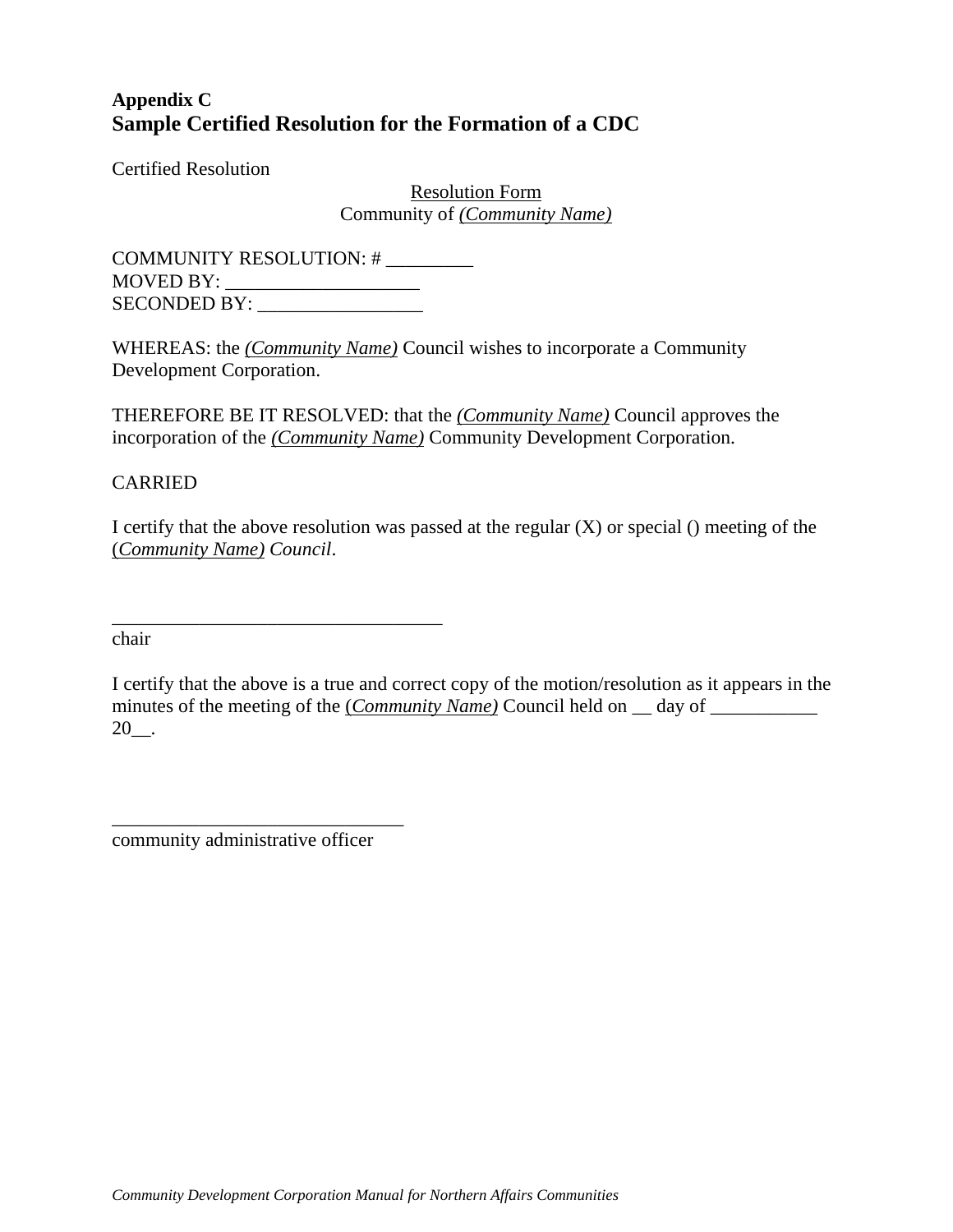#### **(COMMUNITY NAME) Community Development Corporation Bylaw No. \_\_\_\_\_\_\_\_**

Being a bylaw to establish the (COMMUNITY NAME) Community Development Corporation, in accordance with the provisions of Part XXI of The Corporations Act, R.S.M. 1987, C.C225.

Be it enacted and it is hereby enacted as a bylaw of the (COMMUNITY NAME) Community Development Corporation (hereinafter called the Corporation) as follows:

# **HEAD OFFICE**

- 1. The head office of the Corporation shall be (COMMUNITY NAME) in the area of the (COMMUNITY NAME) Community Council boundary.
- 2. The name of the Corporation shall be "(COMMUNITY NAME) Community Development Corporation."

#### **MISSION**

3. The mission of the Corporation is restricted to fostering the social and economic development in the community of (COMMUNITY NAME).

## **DEFINITION OF PERSON**

4. In this bylaw of the Corporation, the singular includes the plural, and the plural the singular. The word person shall include firms and corporations.

#### **NUMBERS**

5. No more than seven and no less than three directors shall constitute the board of directors (hereinafter called the Board) and shall manage the affairs of the Corporation.

# **QUALIFICATIONS**

- 6. A person shall be qualified to be nominated for, and elected or appointed as, a director of the corporation, if the person is:
	- a Canadian citizen
	- at least 18 years of age on the day of election or appointment
	- a resident of the community of (COMMUNITY NAME) and has been so for at least six months before election day or appointment
	- not be in bankrupt status, though a person who has previously been bankrupt may be a director after receiving a full bankruptcy discharge

# **TERM OF OFFICE**

7. Three directors shall be appointed from the community council. \_\_\_ (*indicate number)* more directors will be elected by a general vote held in conjunction with the annual shareholders meeting.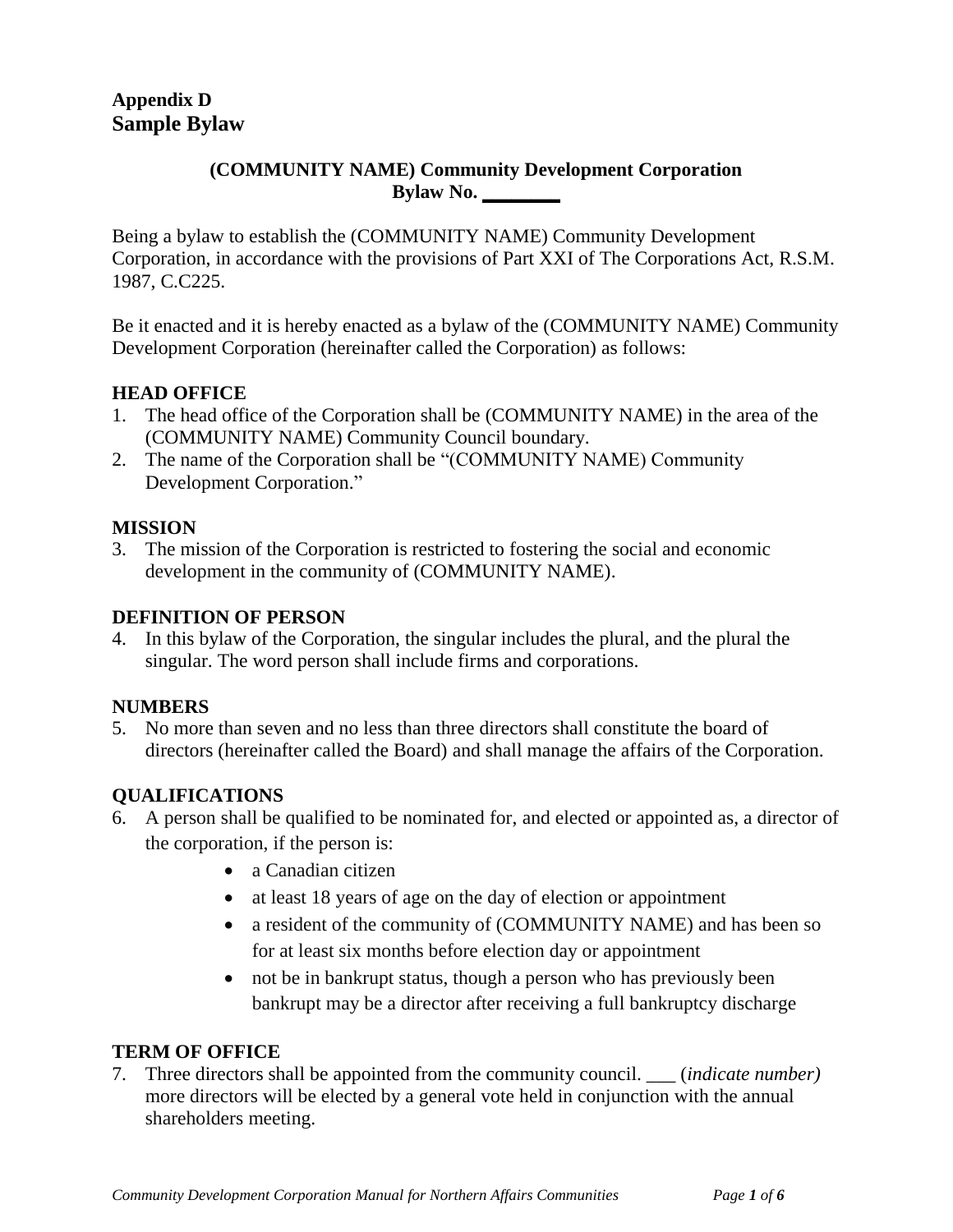- 8. The term of office for directors shall be no longer than one year.
- 9. A vacancy on the Board, created prior to the annual shareholders meeting, may be filled for the balance of the term by appointment by quorum of the Board.

## **ELECTIONS**

10. (i) Election of directors shall not be by ballot unless demanded. Elections shall be held at the annual shareholders meeting.

(ii) If, at the shareholders meeting, there are not enough individuals coming forward to fill vacant Board seats, community council will appoint individuals from the community of (COMMUNITY NAME) to serve a one-year term.

## **REMOVAL**

- 11. A director forfeits office due to:
	- written resignation
	- becoming bankrupt or insolvent
	- ceasing to be a resident within the boundary of the (COMMUNITY NAME) Community Council
	- being found to be of unsound mind
	- missing three consecutive meetings without Board approval

#### **LOCATION**

12. The Board shall meet at a location pre-determined by the Board, or as called by the president. A meeting may be convened by the president or vice-president, or by any two directors. Notice of meetings may be by phone, mail, fax, email or personal contact. Notice of meetings must be provided one week in advance, unless the directors agree to waive this notice by mutual consent.

#### **FIRST MEETING**

13. The first meeting of the Board shall be held immediately following the annual shareholders meeting and after elections of the directors have been completed, provided a quorum is present.

#### **QUORUM**

14. Fifty percent (50%), plus one, of the directors shall form a quorum for the transactions of business. Resolutions of the Board shall be decided by a majority vote. The president or chair is entitled to vote on any matter, and in the case of an equality of votes, the motion shall be declared lost.

#### **REMUNERATION**

15. Directors shall serve without remuneration. Directors shall be reimbursed for travel and other expenses duly incurred while on authorized business for the Corporation outside the (COMMUNITY NAME) Community boundary. The travel will be reimbursed in accordance with rates and policies established by the Board at a shareholders meeting.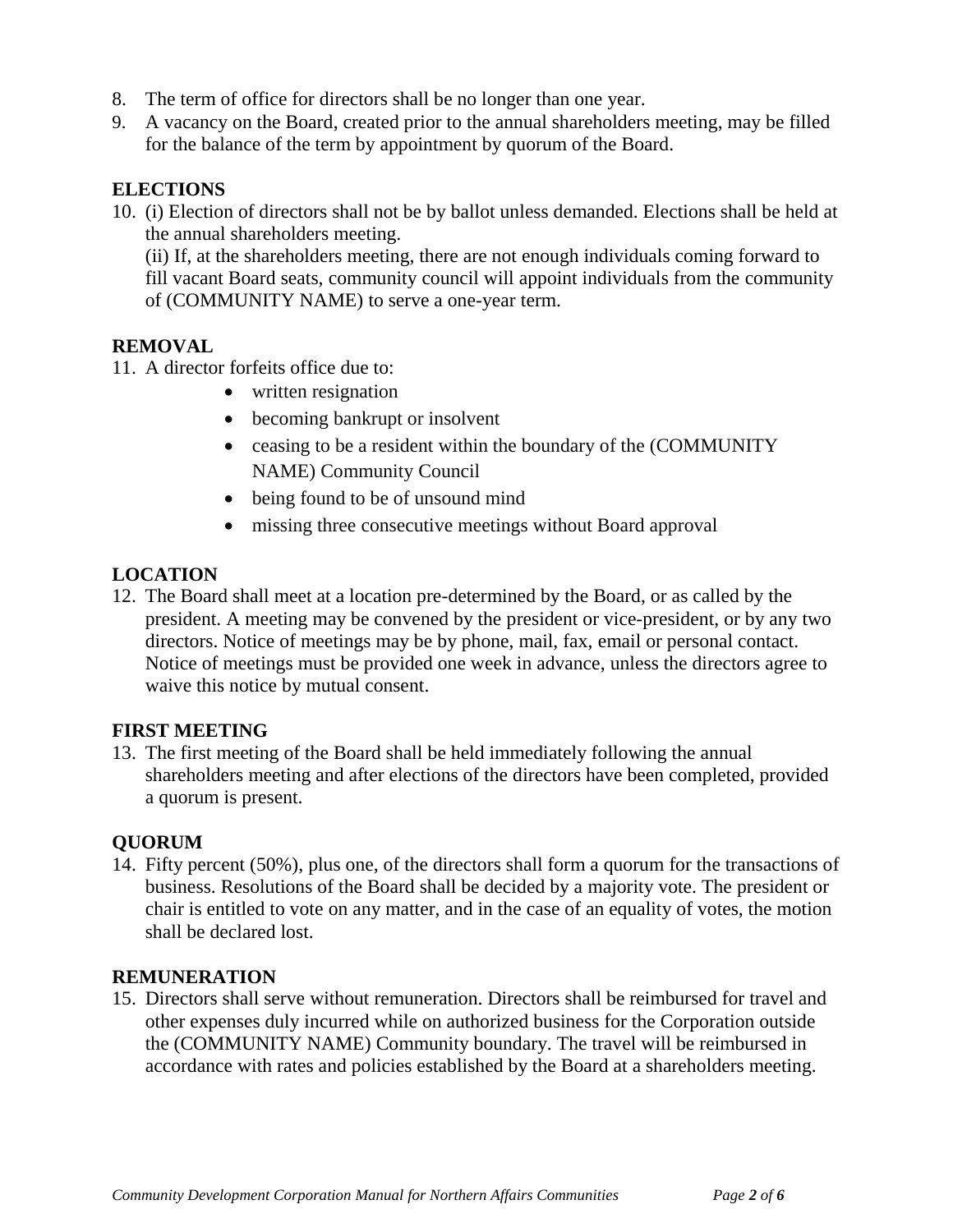#### **DIRECTORS AND OFFICERS**

16. Each year, immediately after the annual shareholders meeting, the elected directors shall meet to elect directors to the following positions, namely:

#### **President**

The president shall act as chair for the Board, as well as, chief executive officer of the Corporation. The duties shall be to possess and exercise such powers and fulfill such duties as the Board shall from time to time determine by resolution.

#### **Past President**

The past president shall provide continuity and guidance to the Board and have full voting privileges.

#### **Vice-President**

The vice-president shall, in the absence of the president, assume the duties and responsibilities of the president, and such other responsibilities that the Board may direct from time to time.

#### **Secretary, Treasurer, or Secretary-Treasurer**

The secretary, treasurer, or secretary-treasurer, as the Board deems necessary from time to time, may be a member of the Board or appointed from outside the Board.

- (i) The secretary shall issue all notices of meetings of the directors and shareholders, record the resolutions at all meetings, have charge of the minute books of the Corporation and hold in safekeeping all the records and documents of the Corporation.
- (ii) The treasurer shall have the care and custody of all the funds and securities of the Corporation and shall deposit them in such bank or credit union as the Board directs from time to time, by resolution. The Board may require the treasurer to be bonded.

#### **Other Officers**

Other officers may be appointed, as required by the Board, to fulfill the mandate of the directors and perform such duties as directed.

At any time, the Board may appoint individuals to serve in an advisory capacity to the Board. These individuals may include ex-officio appointments and may include, but are not restricted to, local banking managers and other professional persons. These appointed individuals will be non-voting.

17. All cheques, documents and instruments of the Corporation shall be signed by two of the three directors – president, vice-president or secretary-treasurer.

#### **FISCAL YEAR**

- 18. The fiscal year of the Corporation will be terminated on the  $31<sup>st</sup>$  day of December, in each year.
	- (a) The sole shareholder of the Corporation shall be the community council (including the mayor) of the Community of (COMMUNITY NAME).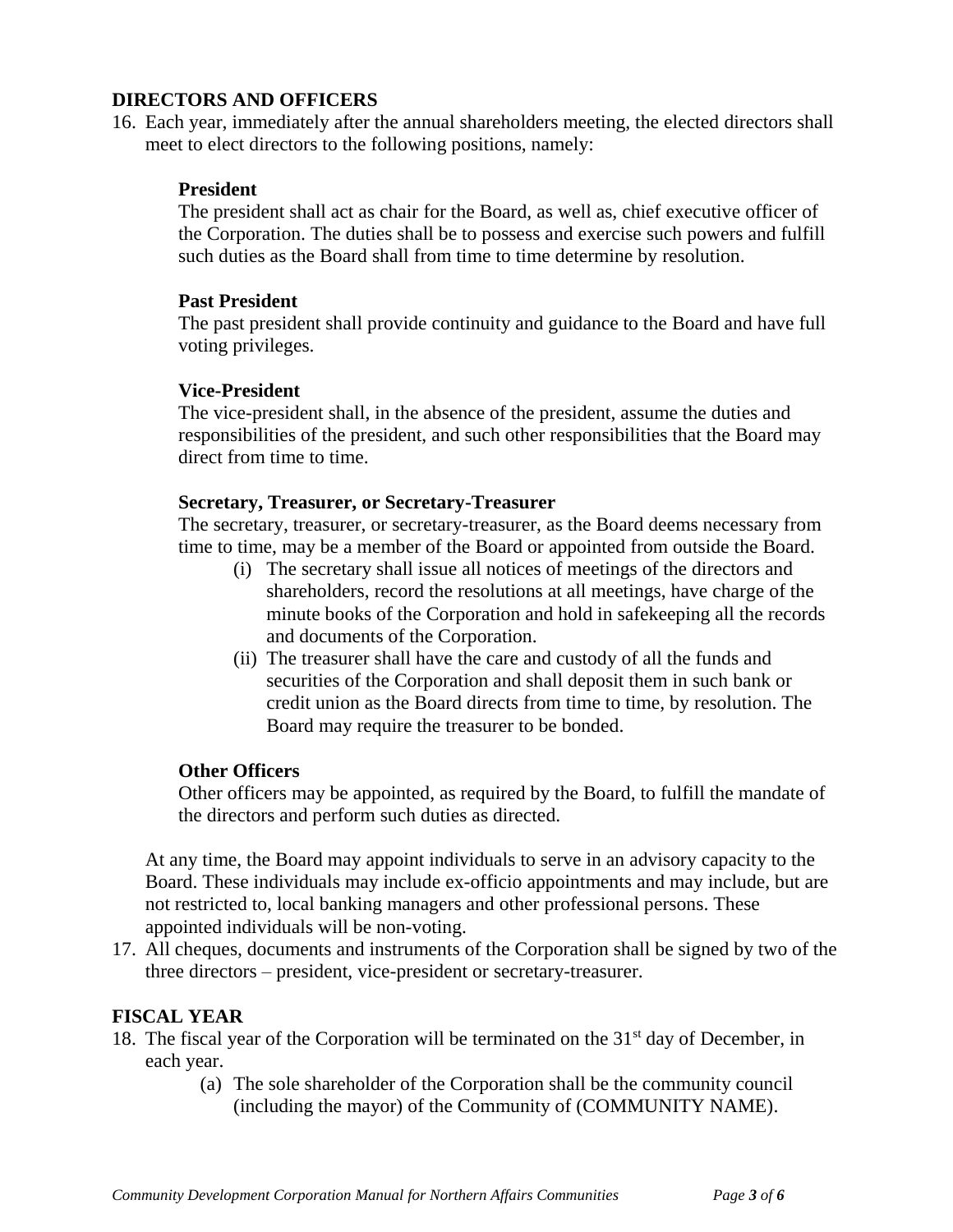## **ANNUAL SHAREHOLDERS MEETING**

19. The annual shareholders meeting shall be held within 90 days of the fiscal year end.

## **OTHER SHAREHOLDERS MEETINGS**

20. Other shareholders meetings may be convened at any time or place by order of the president or vice-president, or by the Board on their own motion, or at the written request of five shareholders.

#### **NOTICE OF SHAREHOLDERS MEETINGS**

21. Notice of shareholders meetings shall be given in writing, stating the time, place, date and purpose of the meeting. Notice shall be given seven days in advance of the meeting date.

#### **RESERVE FUND**

22. The Board may, from time to time, set aside such sums as it deems fit as a reserve fund to meet appropriate contingencies. The Board may in its discretion, increase, reduce or abolish any reserve fund completely, or in part, and may transfer the whole or any part of any reserve fund to surplus.

## **SHARES AND SECURITIES IN OTHER COMPANIES**

23. Where the Corporation owns voting shares in other companies, the Board may appoint a person to represent the Corporation as directed. The Board may issue voting certificates and other evidence of the right to vote in such names as it may determine.

#### **FINANCIAL ADMINISTRATION**

24. The Board shall develop a budget for the operation of the Corporation and a new and existing project status report on an annual basis. This shall be prepared for presentation and approval at the annual shareholders meeting. Financial statements will be prepared and audited on an annual basis as per generally accepted accounting principles.

#### **INSPECTION OF BOOKS BY SHAREHOLDERS**

25. The Board may, from time to time, determine whether and to what extent, and at what time and place, and under what conditions or regulations, the accounts and books of the Corporation shall be open for inspection by the shareholders.

# **CONFLICT OF INTEREST POLICY AND GUIDELINES**

26. (a) Policy Statement:

It is essential that directors and officers of the Corporation maintain high standards of honesty, integrity, impartiality and conduct. They avoid situations which may result in an actual or apparent conflict of interest or that constitute misconduct. The Corporation's directors and officers shall, at all times, abide by the standards of official and personal conduct set forth in this policy statement and in their declaration of confidentiality.

(b) Conflict of Interest Guidelines

(i) General Provisions:

The Corporation's directors and officers shall avoid conducting themselves in any manner that may result in, or create the appearance of the directors and officers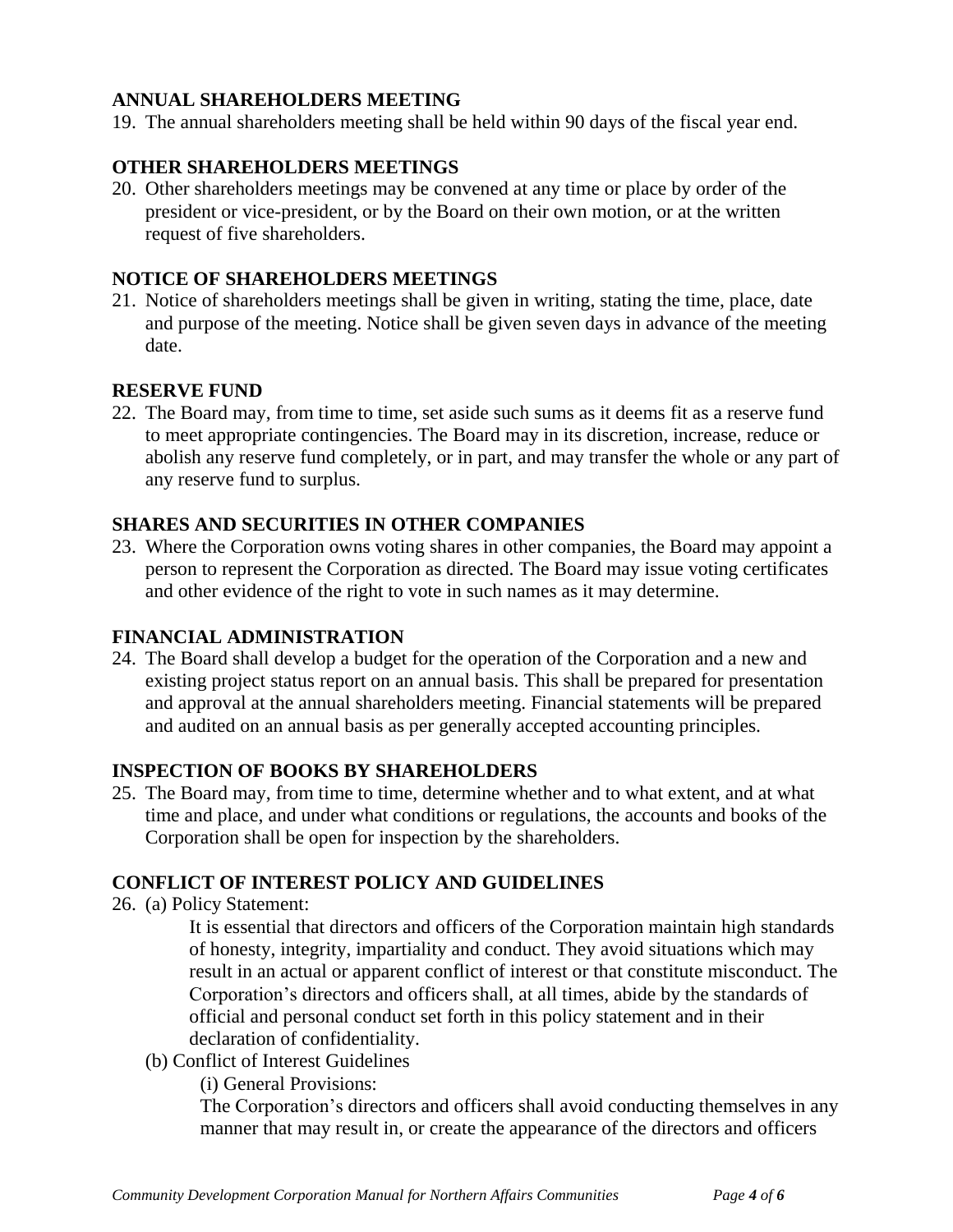receiving a private gain due to their position or authority. In particular, the Corporation's directors and officers shall not:

- 1. Engage directly or indirectly in any personal business transaction or private arrangement for personal profit which accrues from, or is based upon, confidential or non-public information which they gain due to such position or authority.
- 2. Divulge confidential or non-public information to any unauthorized person, or release such information in advance of authorization for its release.
- 3. Act in any official matter where there is a personal interest which is incompatible with an unbiased exercise of official judgment.
- 4. Place them in a position where they are under obligation to any person or organization that may benefit from improper considerations.
- 5. Favor on their part or seek in any way, to gain improper treatment from them in the discharge of their official duties and responsibilities.

# (c) Disclosure:

The Corporation's directors and officers are responsible to disclose to the Board or other designated officer, any situation or matter where there is a conflict of interest or a foreseeable conflict of interest. All disclosures shall be in accordance with section 115 of The Corporations Act.

If a member is in a conflict of interest, they shall not have a vote.

# **CONFIDENTIALITY**

- 27. (a) All materials that an applicant provides to the Corporation in connection with a request for financing must be considered as confidential and care must be taken to ensure that the circulation of all such material relating to the fund, is restricted to those officers and staff who have a direct responsibility for the specific aspect of the administration of the account. Disclosure of information to anyone not authorized to deal with it is prohibited. In extraordinary cases, these prohibitions may be waived with the written consent of the applicant.
	- (b) Where the Corporation obtains credit and/or character references from outside sources, these are to be kept confidential and access to them without permission of the source must be denied to the applicant.

# **PROTECTION OF DIRECTORS**

28. The Corporation hereby consents that each and every director or officer of the Corporation shall be deemed to have assumed the office on the expressed understanding and agreement that they, their heirs, executors and administrators shall at all times be indemnified and saved harmless out of the funds of the Corporation against all costs, charges and expenses, whatsoever which may be sustained or incurred in or about actions, suits or proceedings that are brought, commence or prosecuted against them. In respect of any act, deed, matter or thing whatsoever made, done or permitted by them in or about the execution of the duties of their office; except such costs, charges or expenses as are occasioned by their own willful neglect or default.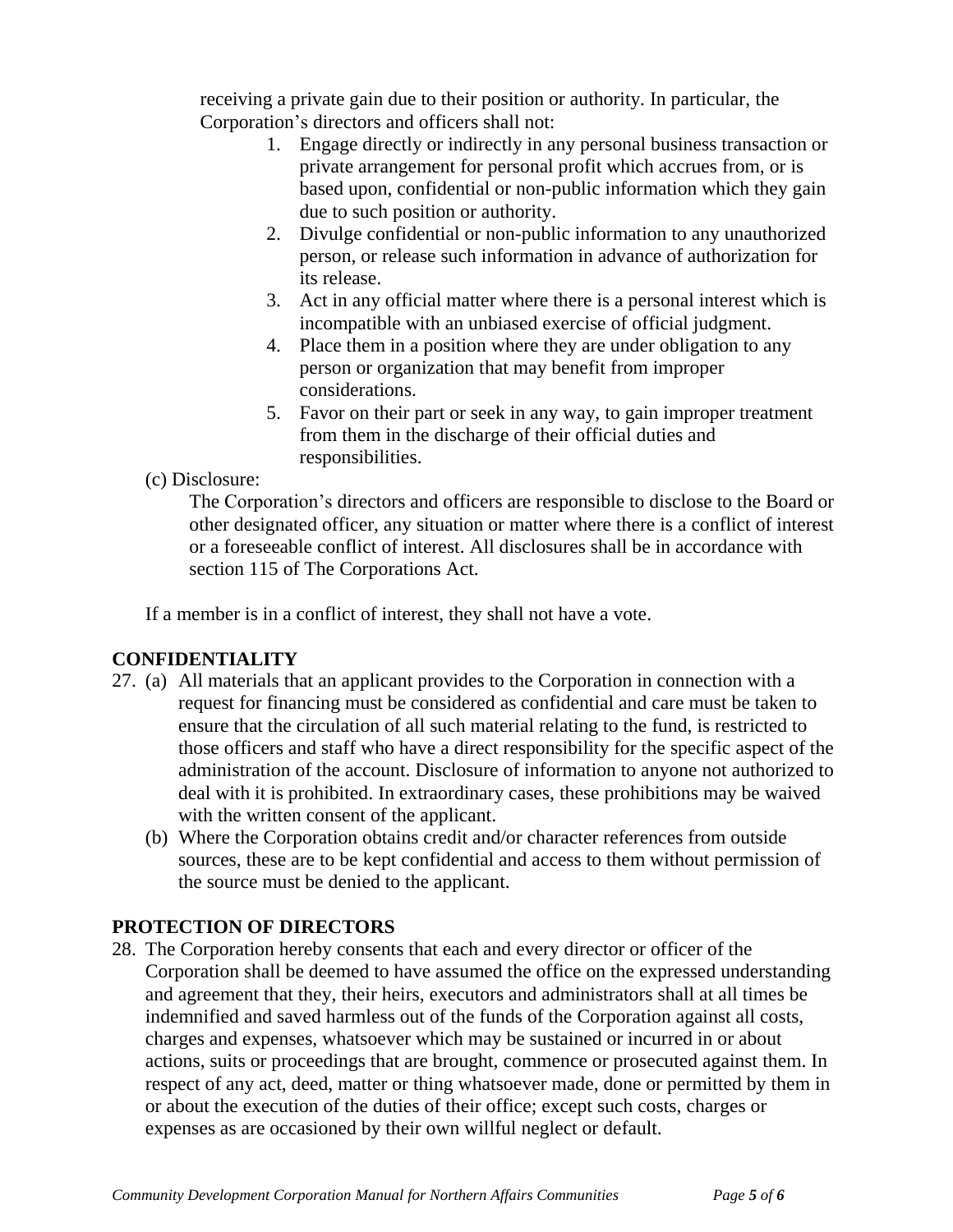#### **COMING INTO FORCE**

29. This bylaw shall come into force and effect on the day and year it is sanctioned at a general meeting of the shareholders.

#### **AMENDMENTS**

30. This bylaw may be amended, from time to time, at any general meeting of the shareholders, provided seven days notice is given to the shareholders of such proposal to amend this bylaw.

#### **PASSED and ENACTED at a general shareholders meeting held this**

\_\_\_\_ **day of** \_\_\_\_\_\_\_\_\_\_\_\_\_\_\_\_**, AD 20**\_\_\_**.**

(COMMUNITY NAME) Community Development Corporation

**Signatures**

**President:**

**Secretary-Treasurer:**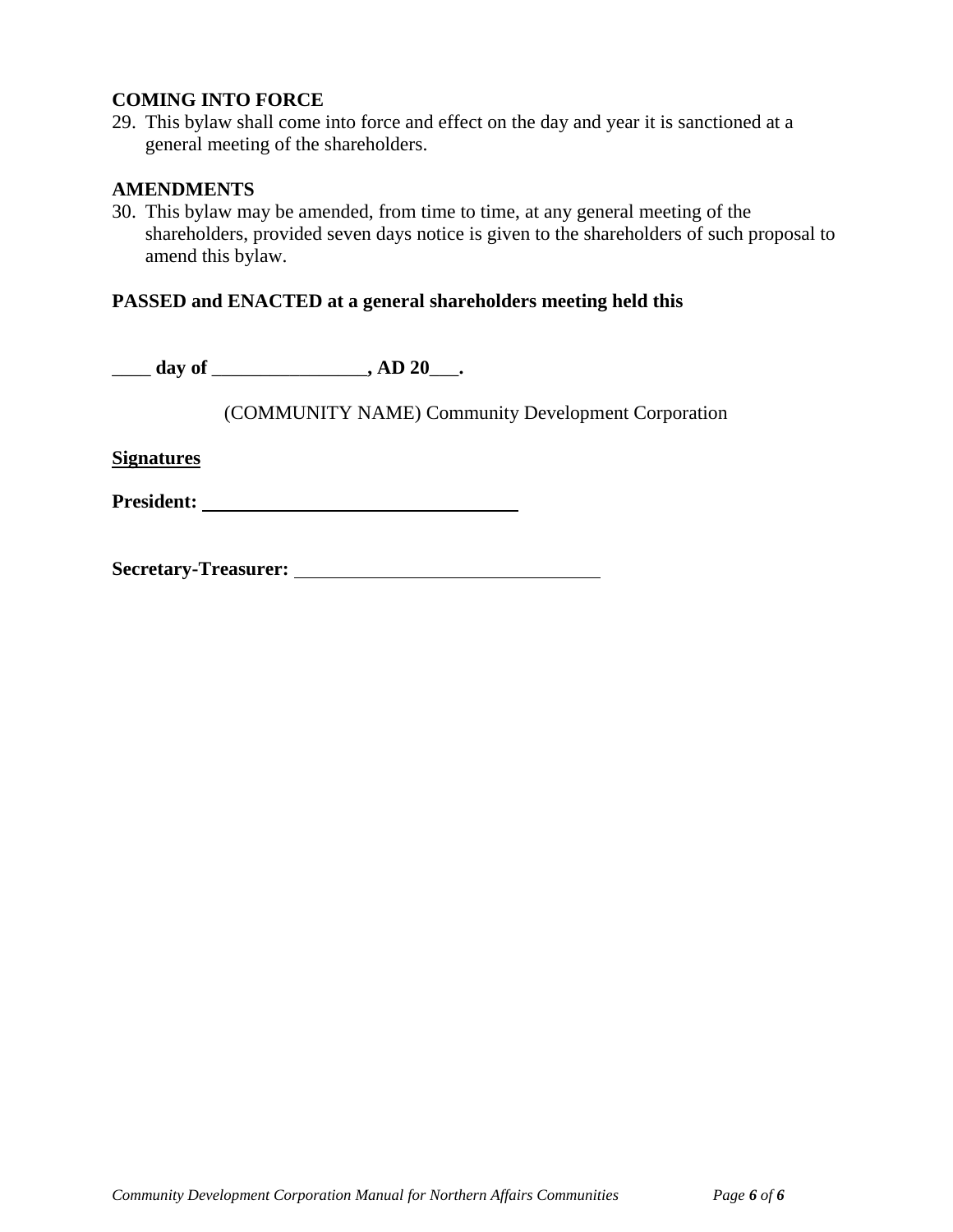# **Appendix E Section 56 of The Northern Affairs Act**

#### **GRANTS**

#### **Power to make grants**

**[56\(1\)](https://web2.gov.mb.ca/laws/statutes/ccsm/n100f.php#56)** A council may make a grant to or otherwise assist

- (a) a charitable or non-profit organization, association or corporation;
- (b) another community; or
- (c) a municipality or local authority;

If in its opinion the purpose for which the grant is made is in the interest or to advantage of the community or its residents.

#### **Benefit may be to only part of community**

**[56\(2\)](https://web2.gov.mb.ca/laws/statutes/ccsm/n100f.php#56(2))** A council may make a grant under this section even though only a part of the community or only some of the residents may benefit from the grant.

#### **Recipient may be outside community**

**[56\(3\)](https://web2.gov.mb.ca/laws/statutes/ccsm/n100f.php#56(3))** A council may make a grant under this section even though the recipient, or any of its facilities, programs or activities, is primarily or solely located or carried on outside the community, if the residents of the community, or some of them, will or could benefit from the grant.

#### **Grant to community or regional development corporation**

**[56\(4\)](https://web2.gov.mb.ca/laws/statutes/ccsm/n100f.php#56(4))** A community may enter into an agreement with a community or regional development corporation for the making of a grant to the community or regional development corporation, but such an agreement must not provide for

(a) a grant to be made after the council's term of office expires; or

(b) any renewal or continuation of the agreement by reason of the failure of a party to give notice.

#### **Condition of grant**

**[56\(5\)](https://web2.gov.mb.ca/laws/statutes/ccsm/n100f.php#56(5))** A grant under subsection (4) must not be used directly or indirectly to reduce the amount of community or school taxes payable to a community or to reimburse a person for community or school taxes paid or payable to a community.

#### **Definitions**

**[56\(6\)](https://web2.gov.mb.ca/laws/statutes/ccsm/n100f.php#56(6))** The following definitions apply in this section.

**"community development corporation"** means a corporation incorporated under Part XXI (Community Development Corporations) of The Corporations Act*.*

**"regional development corporation"** means a corporation incorporated under Part XXII (Corporations Without Share Capital) of The Corporations Act.